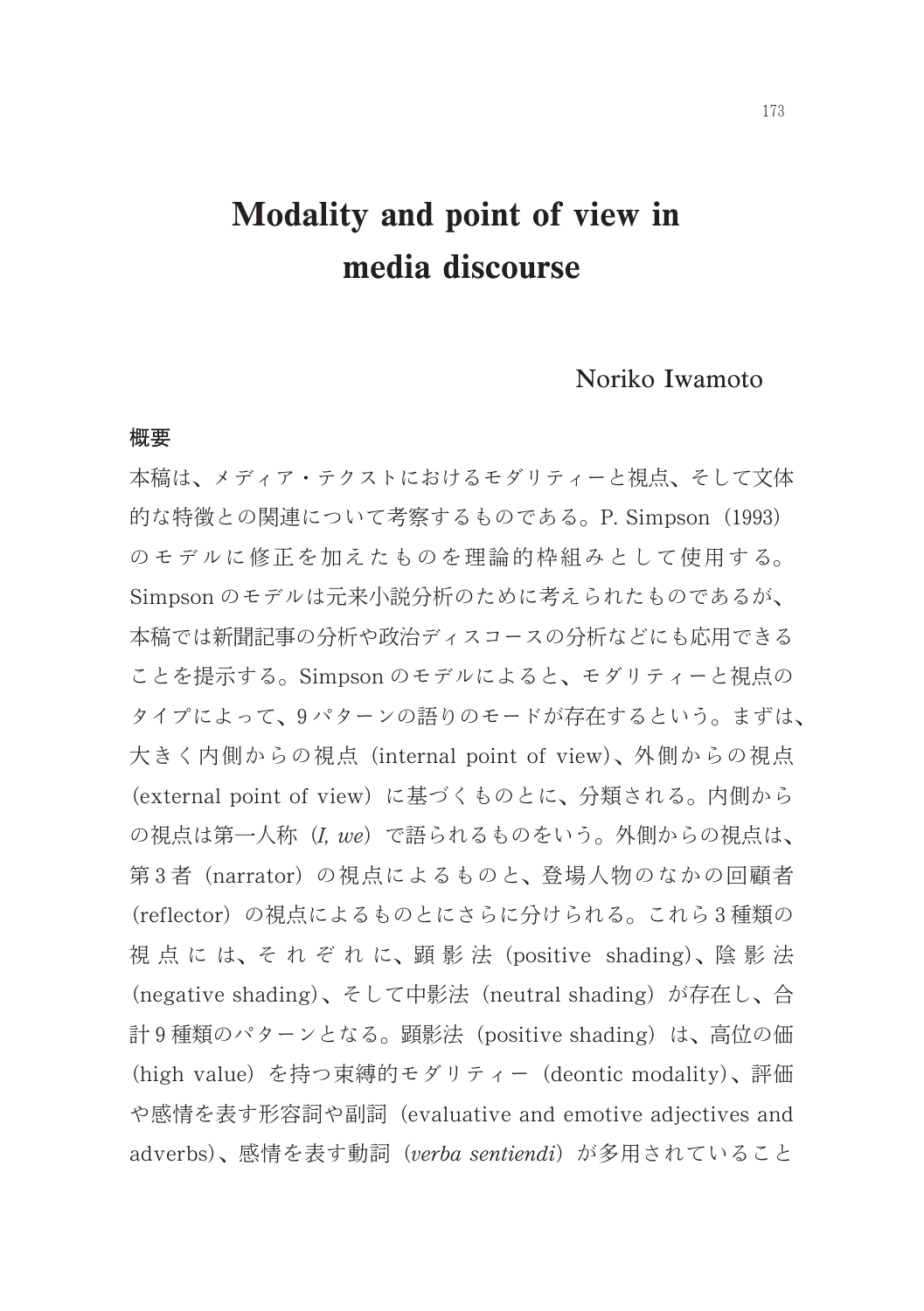を特徴とする。これに対して、陰影法 (negative shading) は、低位 の価 (low value) を持つ認識的モダリティー (epistemic modality) や、第三者的距離を表す語句 (words of estrangement) が際立って 使用されていることに特徴づけられる。中影法 (neutral shading) は、 モダリティーがなく、定言的断定 (categorical assertions) が多用さ れ、評価や感情を表す形容詞、副詞および感情を表す動詞があまり使用 されないモードである。

データとして、ブッシュ大統領によるイラク政策についてのスピーチ、 政府が、子供の輸血を、手術時など緊急の際に、宗教的事情に関わらず 義務付けた新聞記事、そしてヒル・東アジア太平洋国務次官補による対 北朝鮮の非核化交渉に関する記事を分析する。モダリティー、人称、動 詞、形容詞、副詞の分析により以下のことが確認された。ブッシュ大統 領によるイラク政策についてのスピーチにおいては、内側からの視点で 顕影法 (positive shading) による語り技法が使われている。子供の輸 血を義務付けた新聞記事では、外側からの視点で、顕影法 (positive shading)によるレトリックが使用されている。最後の、ヒル・東アジ ア太平洋国務次官補による対北朝鮮の非核化交渉に関する記事は、外側 からの視点で、陰影法 (negative shading) により書かれているが、 最後の箇所で、顕影法 (positive shading) に転移されていることが見 受けられた。このように、ひとつひとつのテクストを考察することで、 確かに視点、モダリティー、文体的特徴が密接に関連していることが結 論付けられた。

Key words: commitment; style; perspective; interpersonal function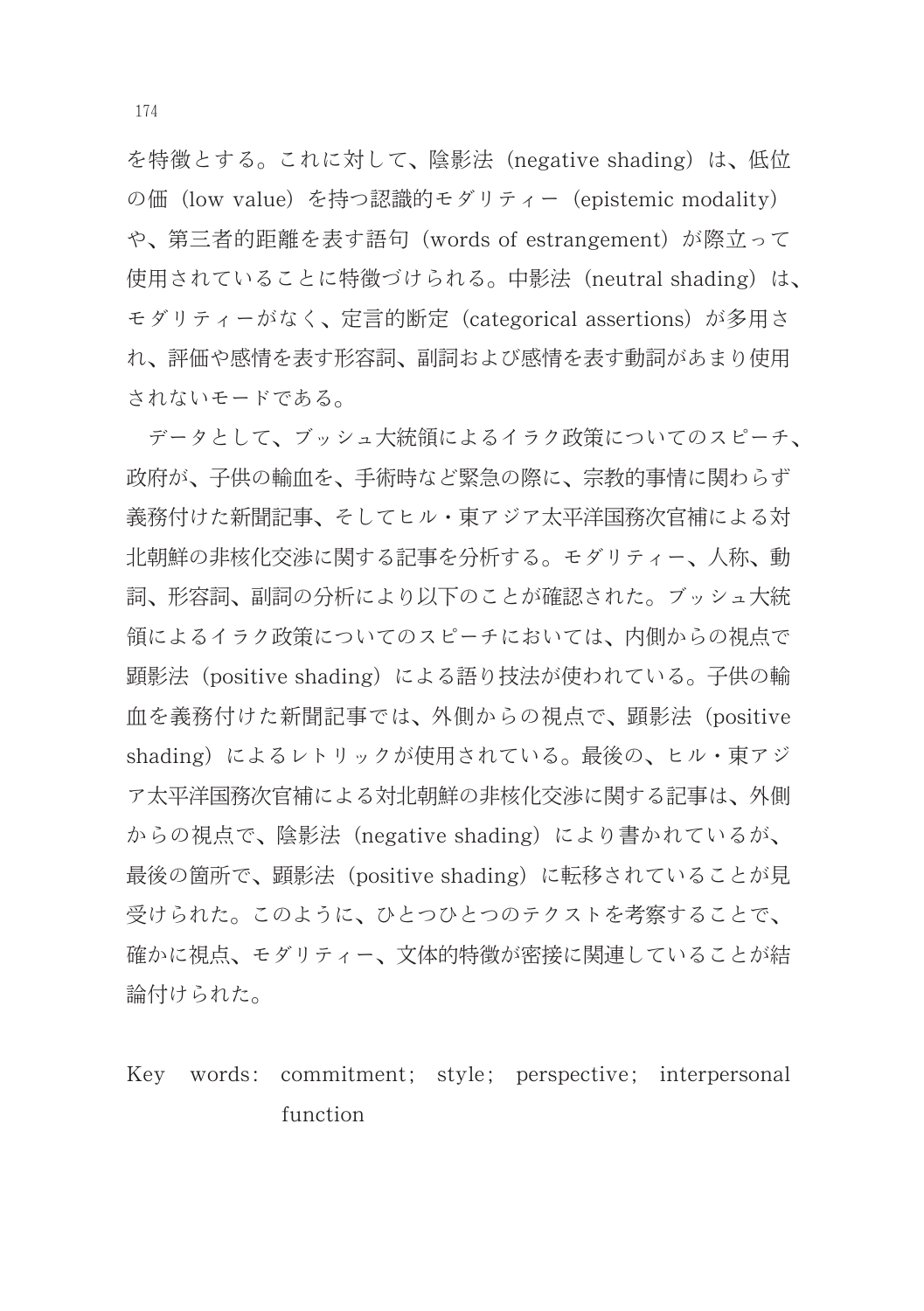# 1. Introduction

This paper examines some spoken and printed media texts in journalism and characterizes their major stylistic and linguistic features. A special focus is placed upon the aspect of modality as related to point of view. Modality expresses the mode within which the propositional content of a sentence is presented (as certain, reliable, or obligatory) and it functions to regulate interpersonal relations. Point of view indicates a particular way of conceptualizing and refers to worldview. In relation to, or as a part of, modal functions, the following issues are considered : point of view, deontic and epistemic modality, evaluative adjectives and adverbs, and verba sentiendi.

The paper consists of a theoretical part and an application part. In the theoretical part, first the term "modality" is defined ; this is followed by a discussion of the relationship between modality and point of view, using the model proposed by Simpson (1993). Several patterns of points of view adopted in the narrative will be introduced. In the application part of the paper, I will apply this theoretical model, originally developed as a tool for analyzing fictional stories, to the analysis of some texts from media discourse, including a political speech and newspaper texts, to demonstrate that the distinctive patterns of modality and point of view are adopted in media discourse, too.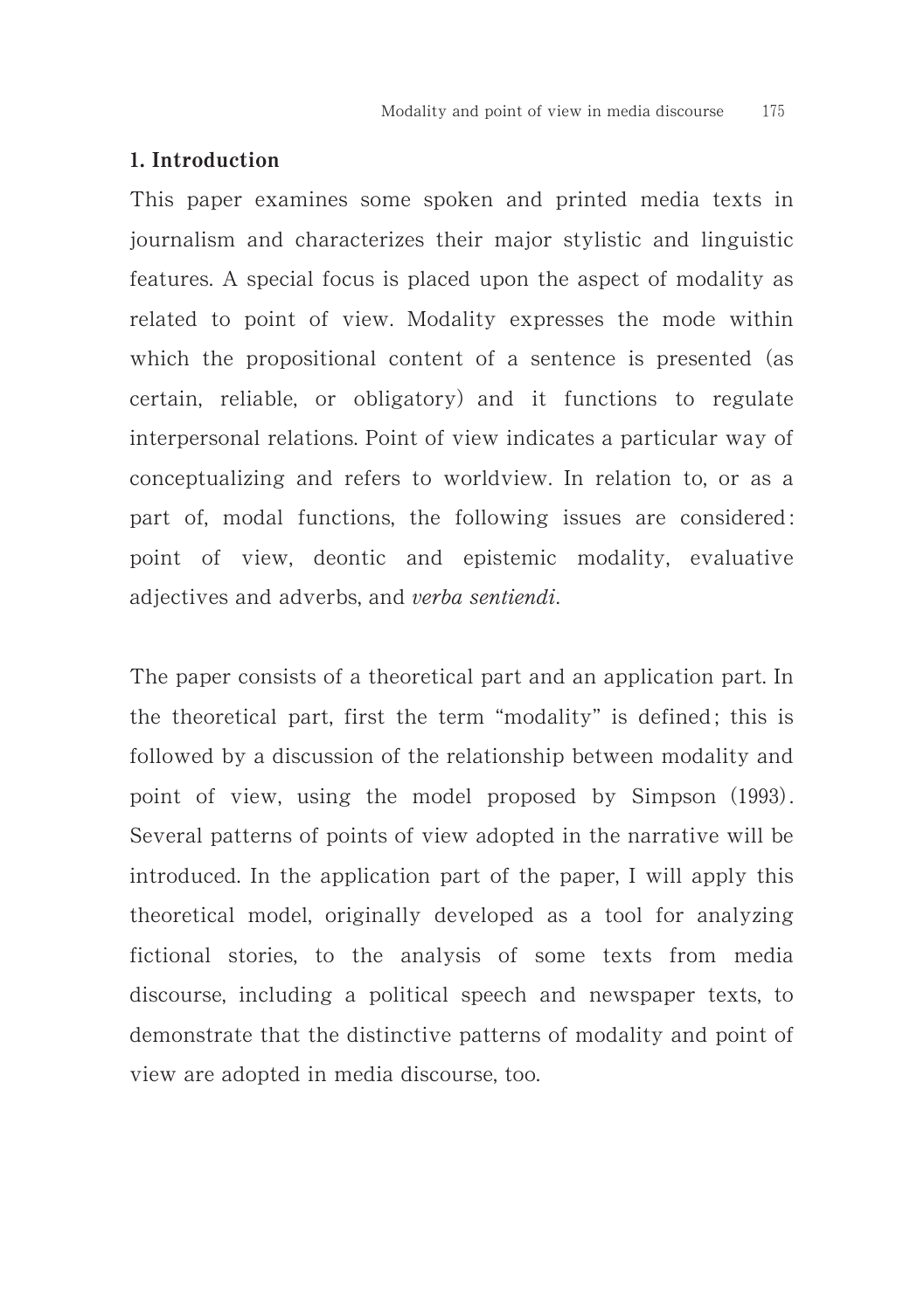### ,. Modality : Basic Concepts

Modality is a broad expression of a speaker's attitude toward the situation or event described by a sentence or in regard to the proposition expressed by the sentence. It is an important linguistic tool for realizing the interpersonal function and expressing social roles between the speaker/writer and the hearer/reader (Halliday 1994; Halliday and Hasan 1989). Modality can be both epistemic and deontic (Palmer 1979, 1986, 1990, 2001,  $(2003)^{1}$  Epistemic modality indicates the means by which speakers/writers express judgment on the truth of the propositions they utter/write. Deontic modality is concerned with the criterion by which speakers/writers decide which future events are necessary, possible, desirable, etc. Most modal expressions can be used in both ways. For example, there are ambiguities in the interpretations of the sentence, "Peter must have a bath every day." (See Halliday 1970 and 1976, for details).

There are degrees of certainty, probability, or obligation in modal operators respectively. They are called values, and these can be classified into high, median, and low values, as shown in the following table of modal operators.

| High value | must, should, ought to, need to, has to, is to |  |
|------------|------------------------------------------------|--|
|            | Median value   will, would, shall              |  |
| Low value  | may, might, can, could                         |  |

Table 1. Values in modality

(Halliday 1994: 362; Tatsuki 2006: 76)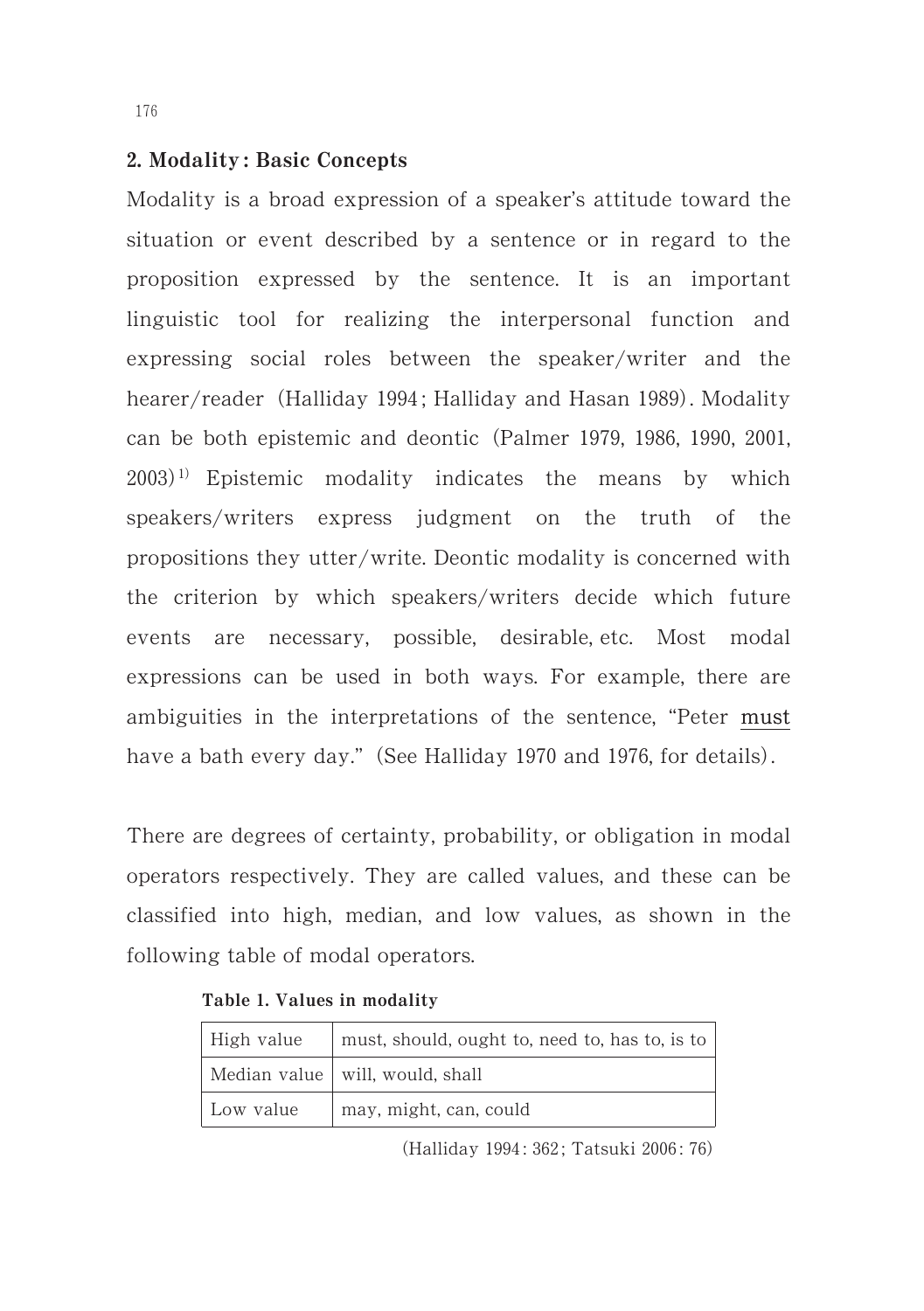There are various other ways of expressing modality, or expressing different degrees of the speaker or writer's commitment to the proposition, than through auxiliary verbs ; adverbs (e. g., *supposedly, possibly*), adjectives (e. g., *probable*, likely), nouns (e.g., likelihood, possibility), and verbs (e.g., wish, reckon, regret) can also be used. Table 2 schematizes the relationships between modal systems and the non-linguistic concepts that each of the modal systems realizes.

The terms boulomaic modality and perception modality in Table 2 are used as follows. Boulomaic modality, as a subcategory of deontic modality, expresses the desire or wish of the speaker, as in  $I$  wish...,  $I$  hope...,  $I$  regret.... Perception modality is a supplement to epistemic modality, and expresses the degree of commitment to the validity of a proposition, based on some reference to human perception (Perkins 1983, cited in Simpson 1993: 50). An example of perception modality is, It is obvious that they don't like each other, Apparently she's planning to marry him.

| Modal system | Non-linguistic concepts represented |
|--------------|-------------------------------------|
| Deontic      | Obligation, duty, and commitment    |
| Boulomaic    | Desire                              |
| Epistemic    | Knowledge, belief, and cognition    |
| Perception   | Perception                          |

Table 2. The relationship between the modal system and non-linguistic concepts

(Simpson 1993: 51)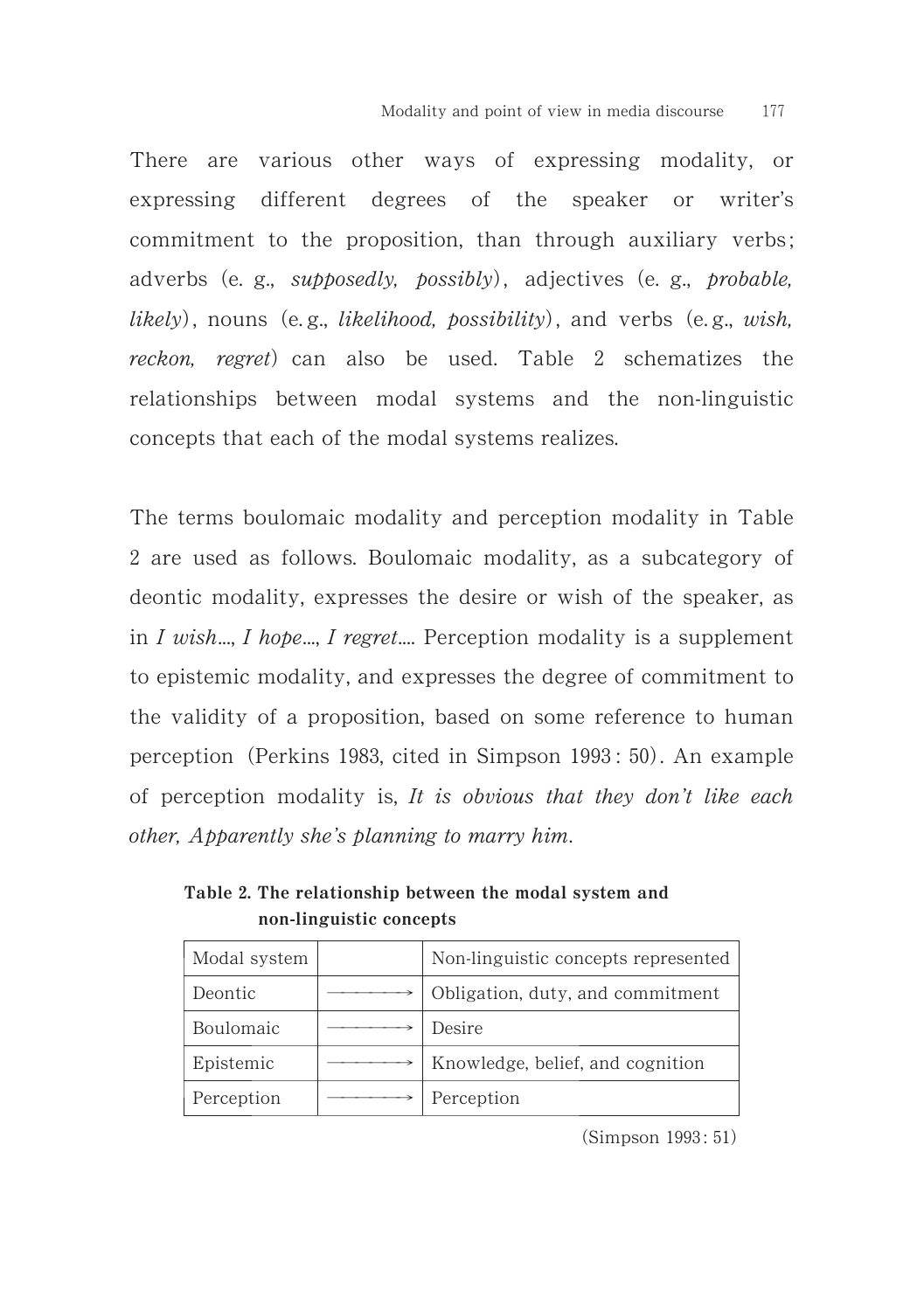A difference in the degree or value of certainty, probability, or perceptual commitment leads to a different attitudinal stance on that part of speaker or writer. Let us next turn to the problem of point of view in relation to modality.

#### 3. Modality and point of view

This section discusses the relationship between modality and point of view. The basic concept of point of view is introduced, and this is followed by a discussion of internal and external points of view. The argument is then developed to present several different modes of points of view.

# 3. 1. Point of view as an indicator of an authorial attitude

In the simplest sense, point of view indicates a speaker's or writer's particular style of conceptualizing a worldview. No text or fiction can be totally objective or value-free (cf. Fowler 1977: 10. It is the writer's point of view, "angle of vision," "angle of telling," perspective, or authorial interest that determines the essence of a story's style and that provides the story with its particular "feel" and "colo $(u)$ r" (Simpson 1993: 5). The studies of point of view were originally developed as a tool for analyzing narratives or fictional stories (cf. Uspensky 1973; Genette 1983). The theoretical model of point of view, nevertheless, may have wider applications in other fields as well. In this study I use the model in an analysis of spoken and printed media discourse. Two basic concepts are of particular importance : internal point of view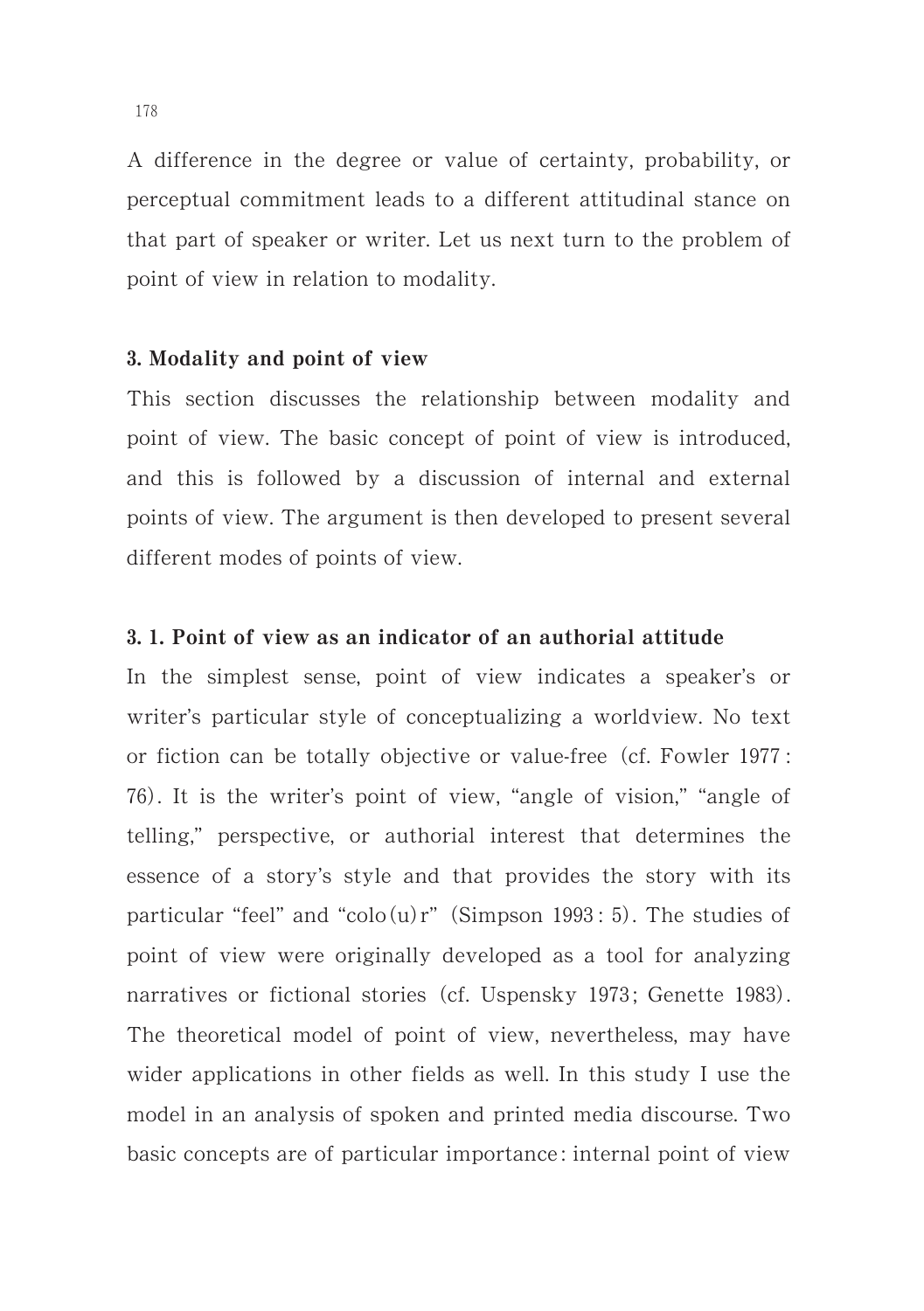and external point of view.

#### 3. 2. Internal and external points of view

Internal focalization represents that the story is mediated by the first-person narrator's view, and often represents a subjective, fixed point of view, since the source of the narration is the center of consciousness of a narrator or a certain character. This viewing stance is characterized by the use of first-person pronouns  $(I, we)$ and verba sentiendi. Verba sentiendi are words that express feelings, thoughts, and perceptions, e.g., feel, suffer, or think.<sup>2)</sup> External focalization suggests an objective, neutral, and panchronic stance outside the consciousness of participants involved in the story, from which the events and characters are described (Simpson 1993: 39).

# 3. 3. The model of modality and point of view propounded by Simpson

Modality and point of view have a close relationship. Simpson systematized the relationship between these two topics by developing Fowler's original model of point of view. According to Simpson (1993: 46), "much of the 'feel' of a text is attributable to the type of point of view or authorial interests it exhibits." Figure 1 is a slightly simplified and revised model of point of view realized by modality, as developed by Simpson.

Category A stories represent stories written with an internal point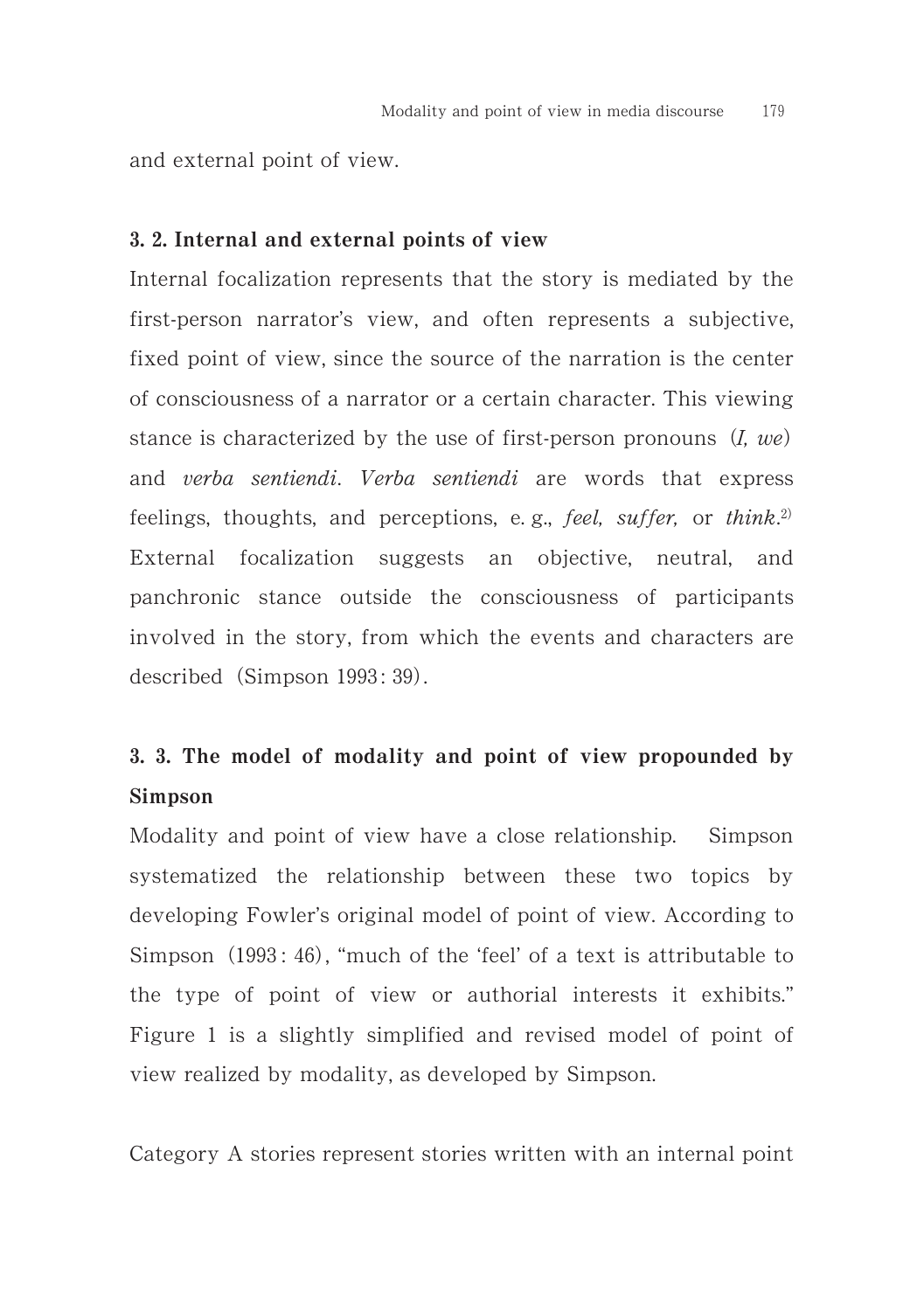

(cf. Simpson 1993: 56)

of view and category B stories indicate stories written with an external point of view. Simpson (1993) uses the terms "homodiegetic" and "heterodiegetic" instead, with slightly different connotations from "internal point of view" and "external point of view," respectively. Category A stories, Category B narratorial mode stories, and Category B reflector mode stories (explained below) are subdivided further on the basis of three patterns of modality : "positive, negative, and neutral shadings." These produce a total of 9 types of stories. The technical terms are taken from Simpson (1993) and the explanation of each category follows. The term "shading" is used here as equivalent to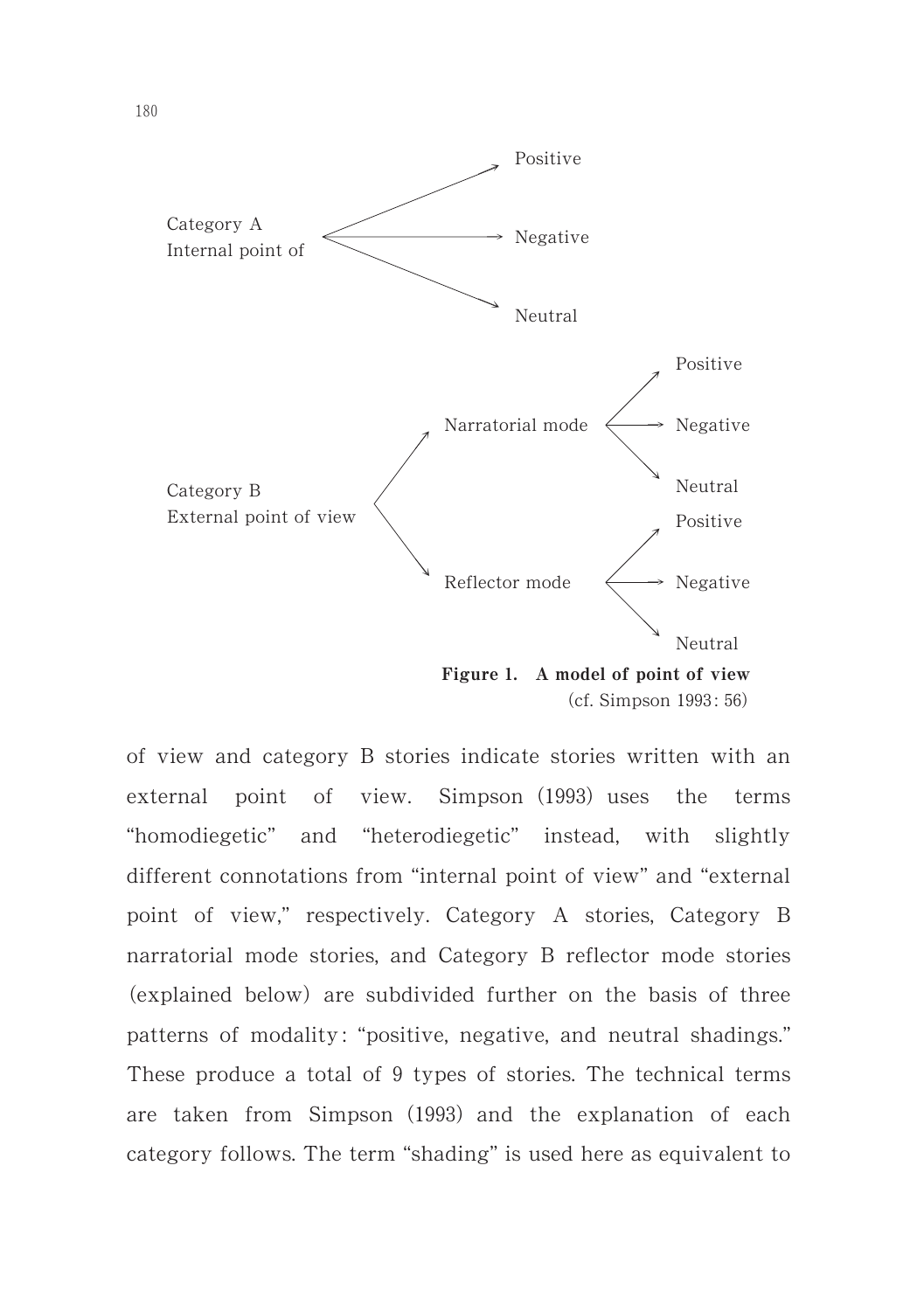"mode" (i.e., a particular style).

Positive shading stories are stories in which deontic and boulomaic modalities of high values are abundantly used, supplemented by verba sentiendi (see section 3.2). Hence, the general flow of discourse of this type is binding, obligatory, assertive, and strong. Negative shading stories are characterized by the use of weaker epistemic and perception modalities of low values, and by words denoting alienation and uncertainty; this creates weaker connotations in discourse as opposed to positive shading stories. Finally, neutral shading stories are stories without modality or modal judgment; use of verba sentiendi and evaluative adverbs and adjectives is suppressed; the story is mostly told through "categorical assertions" (i.e., "something is or is not") (Lyons 1977: 763, 809). Categorical assertions are "epistemically non-modal" assertions or propositions (Simpson 1993: 49) and express the strongest degree of a speaker's commitment to the factuality of the proposition. For example, "it is snowing" is epistemically stronger than the modalized "it must be snowing" (Lyons, 1977: 808-809). As a result, the style of neutral shading stories exhibits an uncommitted and detached connotation. Table 3 summarizes some distinctive features of each of these three shadings: positive, negative, and neutral; it is followed by explanations of each of the shading patterns.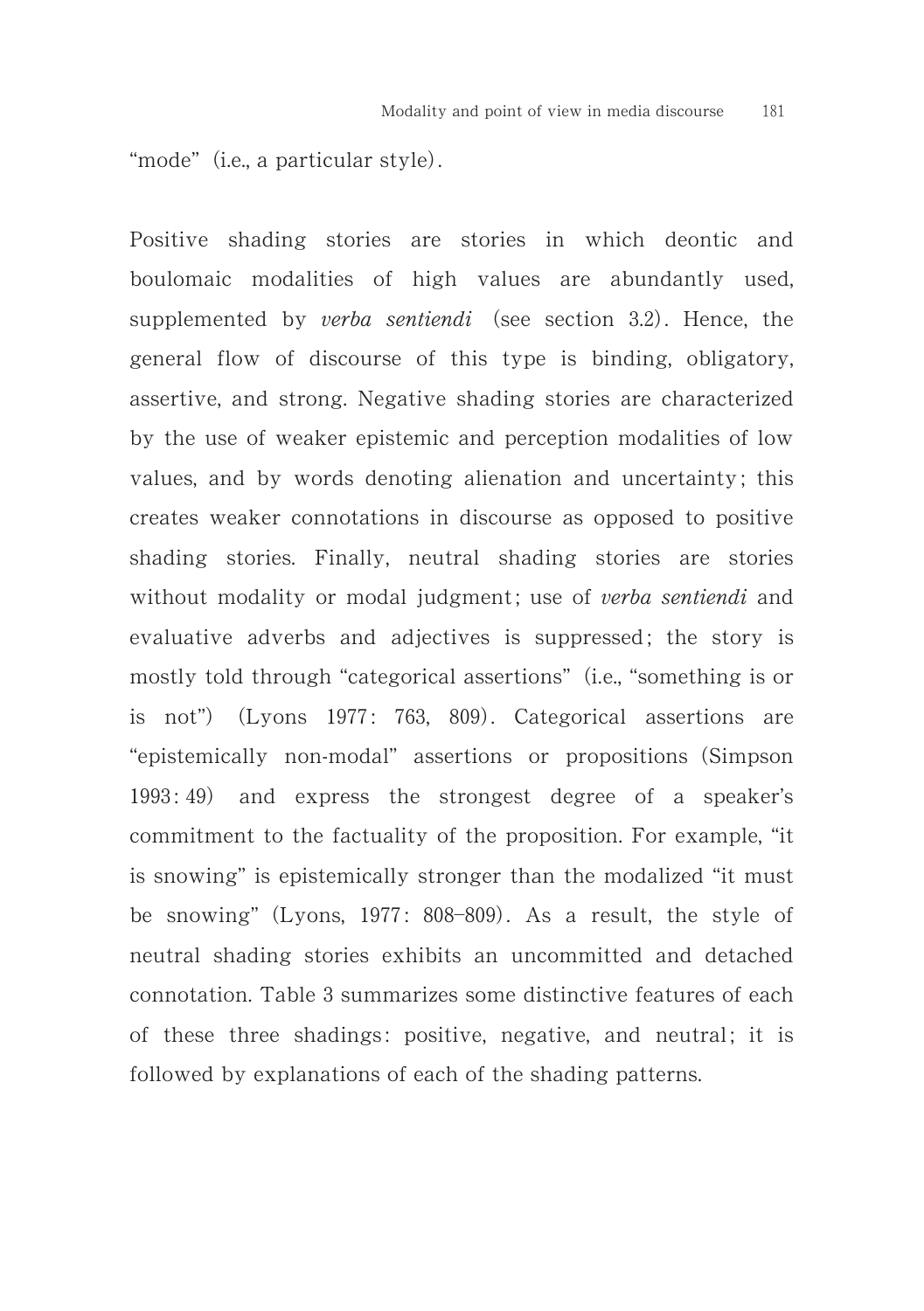| Shading type     | Prominent features                                                                                                                                                                              |  |
|------------------|-------------------------------------------------------------------------------------------------------------------------------------------------------------------------------------------------|--|
| Positive shading | deontic, boulomaic systems forefronted; verba sentiendi<br>found                                                                                                                                |  |
| Negative shading | epistemic and perception systems foregrounded; generalized<br>"words of estrangement" (words expressing uncertainty<br>and alienation, e.g., <i>maybe</i> , <i>perhaps</i> , etc.) supplemented |  |
| Neutral shading  | Unmodalized categorical assertions dominant; few verba<br><i>sentiendi</i> and evaluative adjectives and adverbs                                                                                |  |

Table 3. Characteristics of each of the three shading patterns

(Simpson 1993: 75)

# Category A : Positive shading

Category A positive stories are characterized by the rich use of the high values of deontic and boulomaic modalities of obligation, desire, duties, and opinions (we must...,  $I$  want...) and evaluative adjectives and adverbs (e.g., *happily, terrible, meaningfully*), and verba sentiendi. By contrast, the use of epistemic and perception systems are rare (perhaps, maybe, evidently, might have been). In other words, the use of "words of estrangement," or the more alienating forms of epistemic and perception modality (i. e., low-value modality), are suppressed (Simpson, 1993: 56–58).

# Category A : Negative shading

Category A stories with negative shading are characterized by the use of weaker epistemic and perception modalities than are found in Category A stories with positive shading. This type of point of view presents the following linguistic features: epistemic modal auxiliaries, modal adverbs, and modal lexical verbs such as I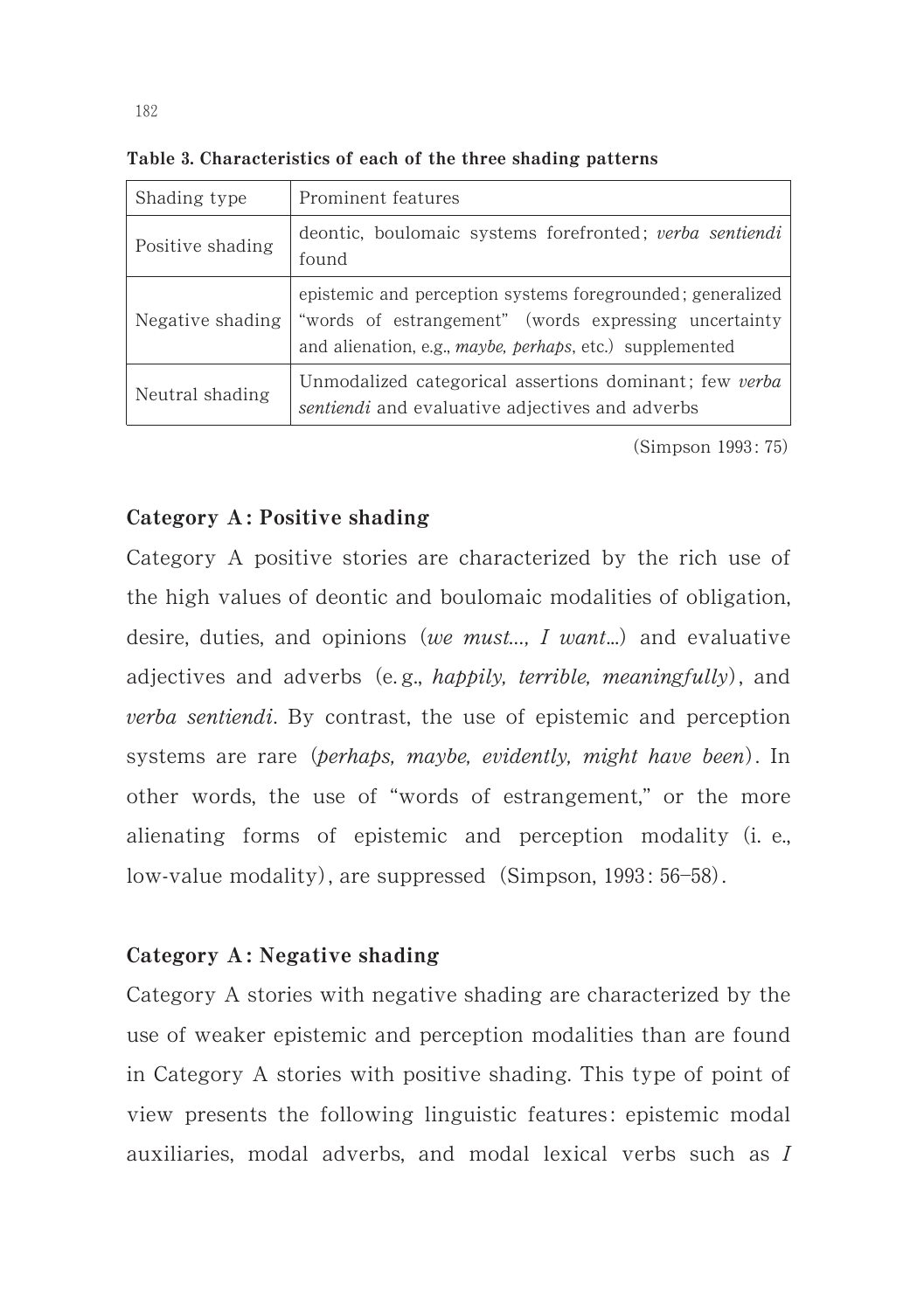wonder, I think, I suppose; perception adverbs such as evidently,  $perhaps, a potentially: human perception verbs such as it looked like$ (as if), it seemed, it appears. Because this type of point of view is internal, "the estrangement devices from within a participating character's consciousness" signify his/her uncertainty about events or characters in the story (Simpson 1993: 58) or cynicism toward them.

#### Category A: Neutral shading

A third Category A story is the one with neutral shading. The criteria for identifying such a story is the absence of narratorial modality, which means that the narrator/reporter holds back subjective evaluation or opinions on events or characters in the story, and tells the story only through "categorical assertions" that are non-modal propositions in an epistemic sense (Simpson  $1993 : 49$ . There are few uses of verba sentiendi and evaluative adverbs and adjectives. So the style of neutral shading stories in Category A exhibits the "flat, unreflective, cool…and detached" narration of first person pronouns (Simpson 1993: 62, 75).

#### Category B stories

Category B stories are first of all subdivided into two modes : narratorial and reflector. The former implies a viewing position "outside the consciousness of any of the characters," while the latter indicates a position that is "mediated through the consciousness of a particular character" (Simpson 1993: 62). The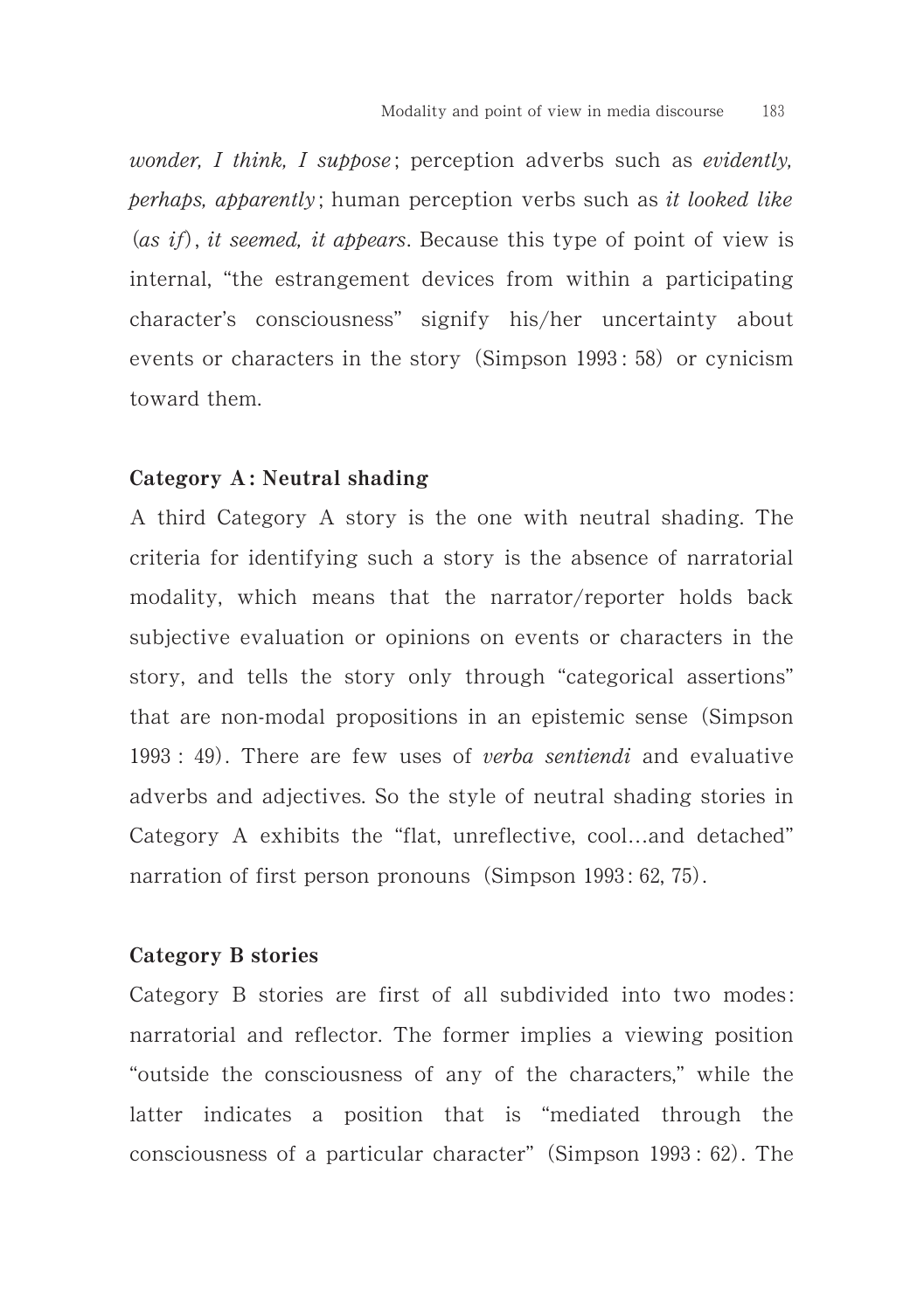term "reflector" was adopted by Simpson (Simpson 1993: 55) to identify a character whose perspective is expressed in a text. The two Category B modes occur in three shadings : positive, negative, and neutral, producing a total of six types of Category B stories.

#### Category B: Narratorial mode, positive shading

This type has a lot in common with its Category A counterpart: it has prominent deontic and boulomaic modalities of high values and evaluative adjectives and adverbs. The difference from its Category A counterpart lies in externality ; the narration is in a third-person voice that adopts a position outside the consciousness of any of the characters in the story.

# Category B: Narratorial mode, negative shading

This type of narration is documented by "words of estrangement" and the absence of detailed description of the thought of characters. This narration type has a lot in common with Category A negative stories in that epistemic and perception modal systems are given prominence and a sense of alienation is conveyed with the use of low-value modality. In addition, there are words of estrangement to distance the reader with an external perspective or a modalizer for negative shading (Fowler 1977: 93-95; Weber 1989: 97; Simpson 1993: 42). Maynard calls them "quotative explanation markers." These markers include, for example, "it may be that...," "it is said that...." or "it is supposed to be that..." These "quotative explanation" markers express varying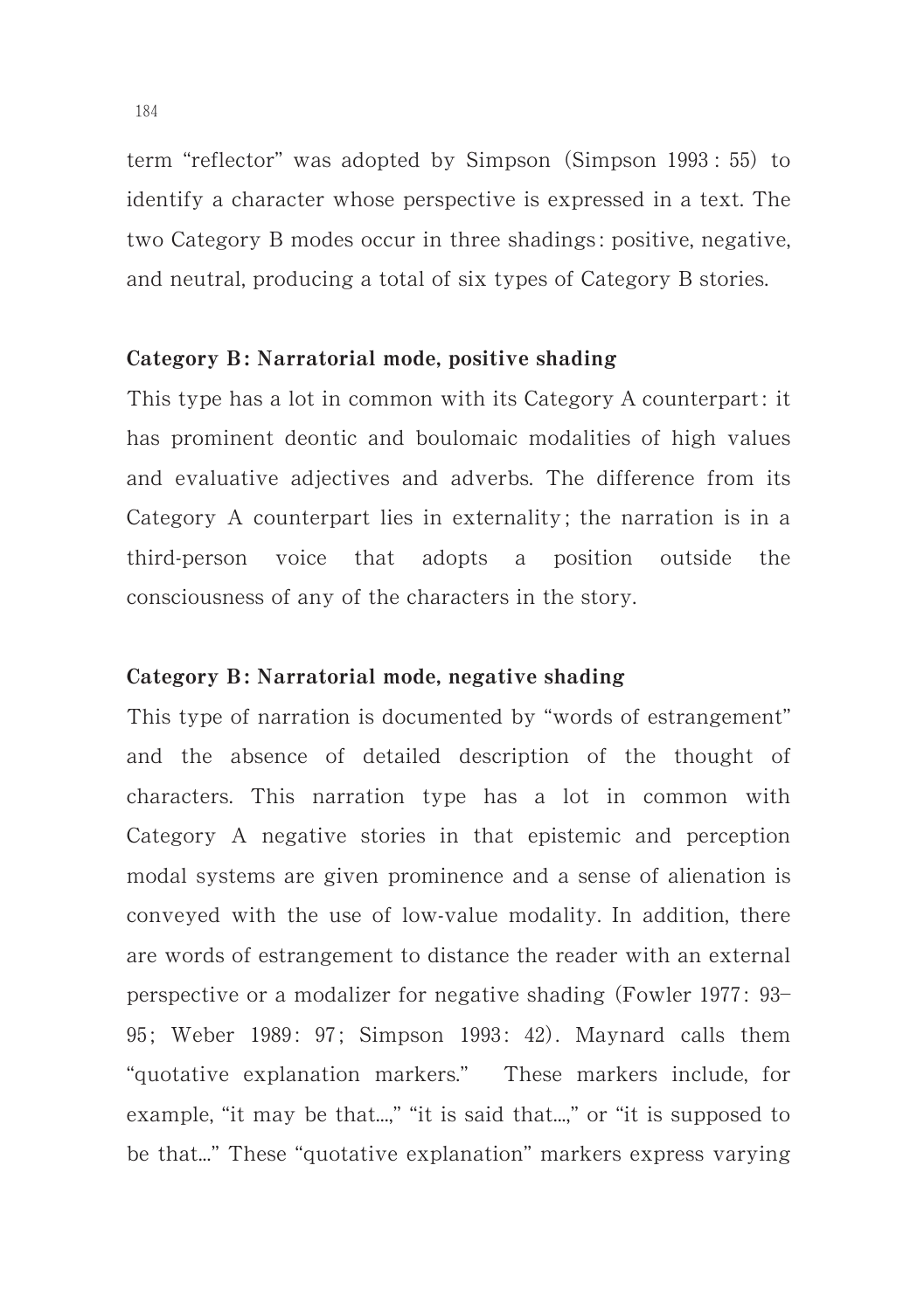degrees of uncertainty or commitment on the writer's part regarding the proposition to be made  $(Maynard 1993: 251)$ .

#### Category B: Narratorial mode, neutral shading

This narratorial mode is the most impersonal, as a narrator uses little or no modalized language; there are few verba sentiendi or evaluative adjectives and adverbs. It lacks direct description and analysis of the thought and feelings of characters. This corresponds to objective (neutral, uninvolved) focalization as opposed to subjective or involved focalization (Rimmon-Kennan 1983: 80). This narratorial mode is supposed to be the ideal journalistic style "in terms of its factuality and objective approach" to the events and characters that journalists are trying to describe  $(Simpson 1993: 68)$ .

# Category B: Reflector mode

Unlike Category A stories and Category B stories in the narratorial mode, this type of narration is not directly related to this study. Hence only a brief explanation is given here. Each of the three shadings of Category B reflector mode has much in common with its counterpart in the Category B narratorial mode and Category A stories when it comes to the use of modal expressions. The main difference is clearly that, in Category B reflector mode, the story is narrated in the third person through the consciousness of a reflector (Simpson 1993: 69; see the reference for more details).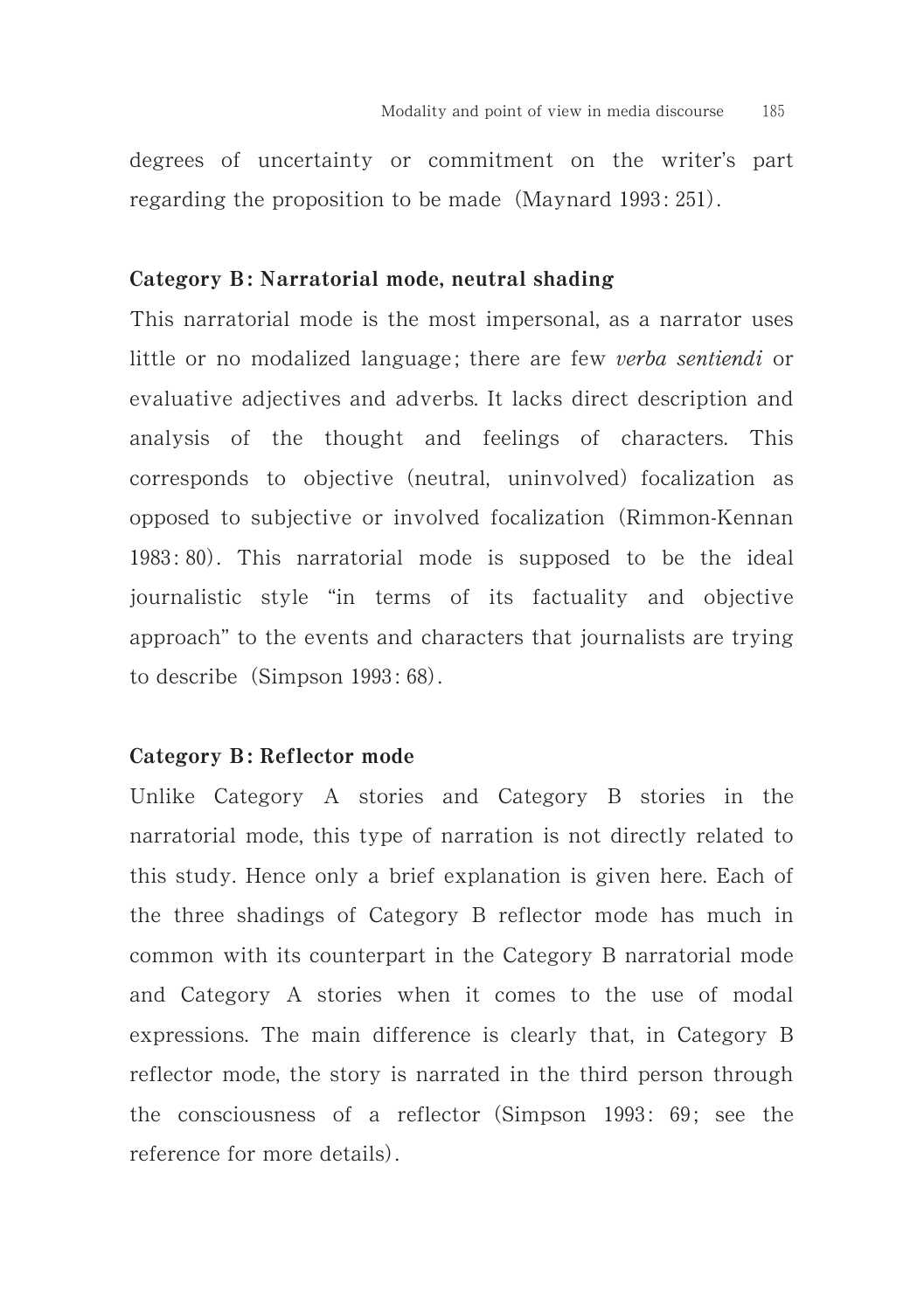# Transitions of perspective

Having explained these types of modes of point of view, I may need to point out that there are cases in which intracategory transpositions or crosscategory transitions of point of view take place within a text (Simpson 1993: 76-83). The former suggests a conversion of mode, for instance, from neutral through negative or positive.<sup>3)</sup> The latter implies a moving of perspective from an external to an internal mode or vice versa, such as a shift from Category A positive to Category B narratorial, positive shading. This can happen because, for instance, the positive modal shading that typifies a Category A positive mode will also be the main characteristic of its equivalent Category B narratorial (and reflector) positive modes. In the same way, Category A negative mode has estranging modal features in common with Category B narratorial and reflector counterparts. These crosscategorical similarities of the same shading are recognized, at least as far as modal patterns are concerned. Likewise, Category A neutral mode exhibits the flat and cool connotations that are held in common with its Category B narratorial and reflector counterparts. For these reasons, crosscategory transitions can take place. Actually, it would be incorrect to assume that a single text always consists of a single mode of telling throughout. The main aim of this study is rather to show that "a particular mode may dominate a text, contributing perhaps to the special 'feel' of the text" (Simpson 1993: 80).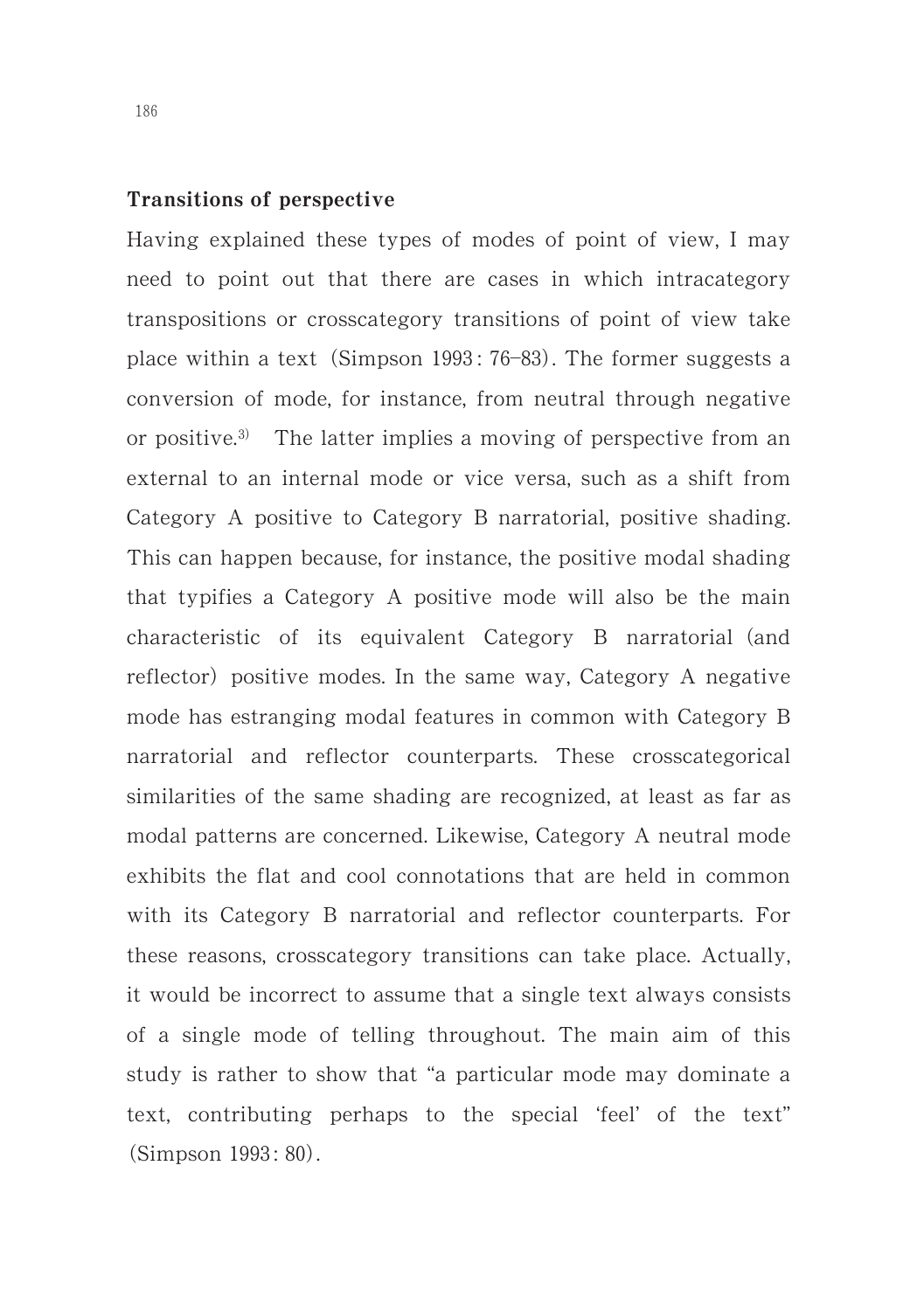#### .. Application : The use of modal structures in media discourse

The theoretical model and tools presented so far (modality in relation to point of view and style) will next be applied to actual media texts. It may be helpful to explain briefly the types of texts that are going to be used in relation to the issues of modality and point of view. Because newspaper genre is supposed to present itself as being neutral and objective, it is generally easy to find texts written in Category B narratorial mode. Among them, the most abundant will be those texts written in Category B narratorial mode with neutral shading. These reports intend to inform readers about events from as objective a perspective as possible. News reports written in the Category B narratorial mode with positive shading inform readers about actions that affect the readers, for example, when governmental decisions are made to obligate certain personnel to do something, or in commentaries in which certain directions or policies are suggested. Category B narratorial mode with negative shading is adopted when the news writer or participants in the news story have uncertainty about the content of the reports. Category A texts, which suggest an internal perspective, may appear in commentary sections in newspapers or magazines. Outside printed media texts, Category A mode with positive shading is particularly used in political speeches or in election campaigns when the speaker is voicing strong opinions on the course of the nation. A complete Category A mode with neutral shading is rather difficult to find in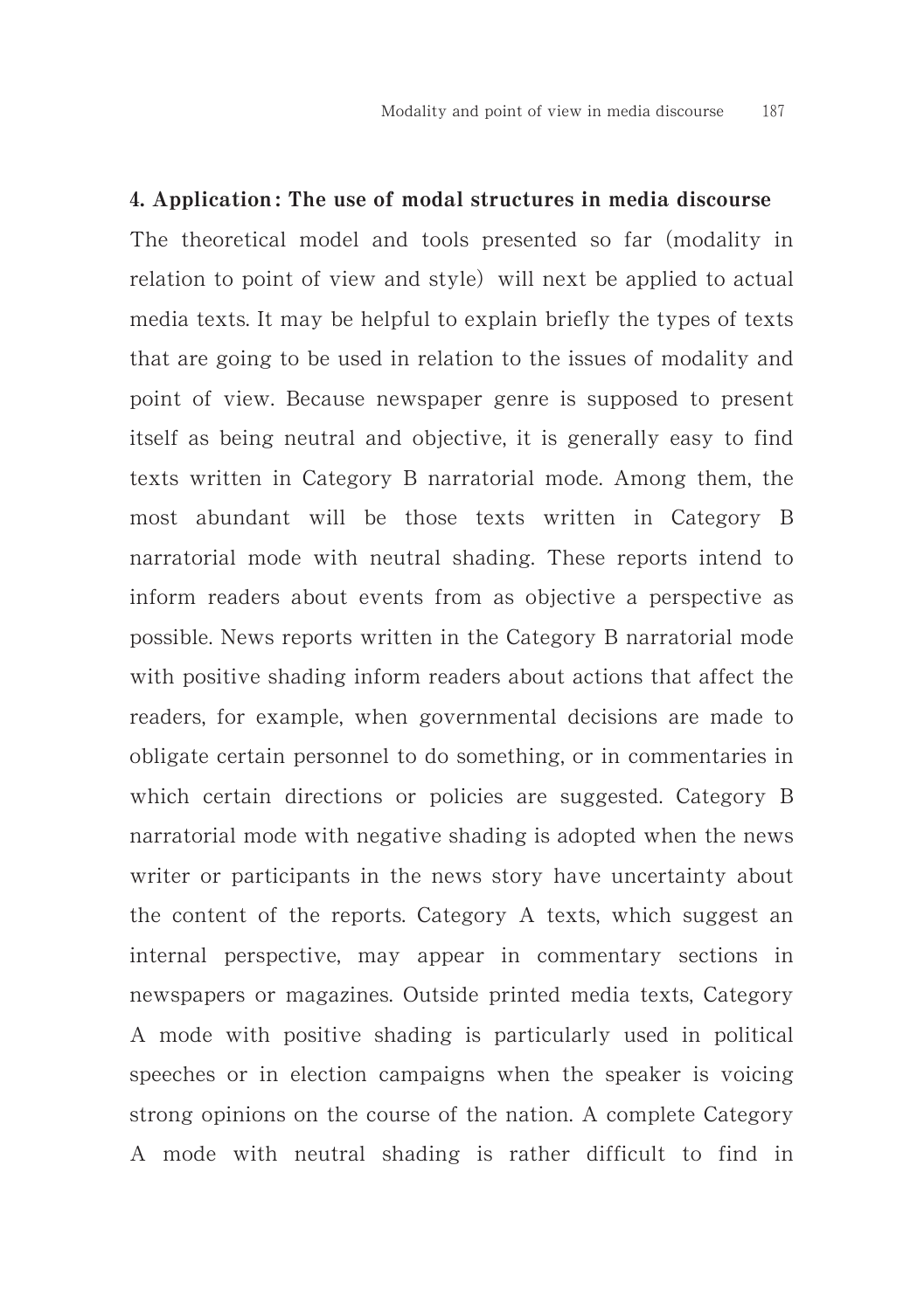journalistic discourse because subjectivity easily enters into the construction of personal reports. They may be partially found in witnesses' reports or (job) training reports, for example. Category A mode with negative shading may also be found in commentary sections of newspapers, for example, when the writer is uncertain or cynical about the propositional content of the report. For the sake of showing typical and relatively easily recognizable examples, this study will present an example of Category A mode with positive shading in the form of an excerpt from a speech by President Bush concerning his policy in Iraq, and two examples of Category B narratorial mode—one positive, one negative-found in newspaper reports. Let us now look at these examples.

#### Sample text of Category A : Positive shading

The following is a portion of the transcript of President George W. Bush's televised speech "Address to the Nation" broadcast on January 10, 2007. The speech exhibits various characteristics of discourse written/spoken with an internal point of view of positive shading. In this speech the president sought to justify America's continued military presence in Iraq and called for people's support for his policy. The parts relevant to the analysis are underlined.

 $(Text 1)$ …The situation in Iraq is unacceptable to the American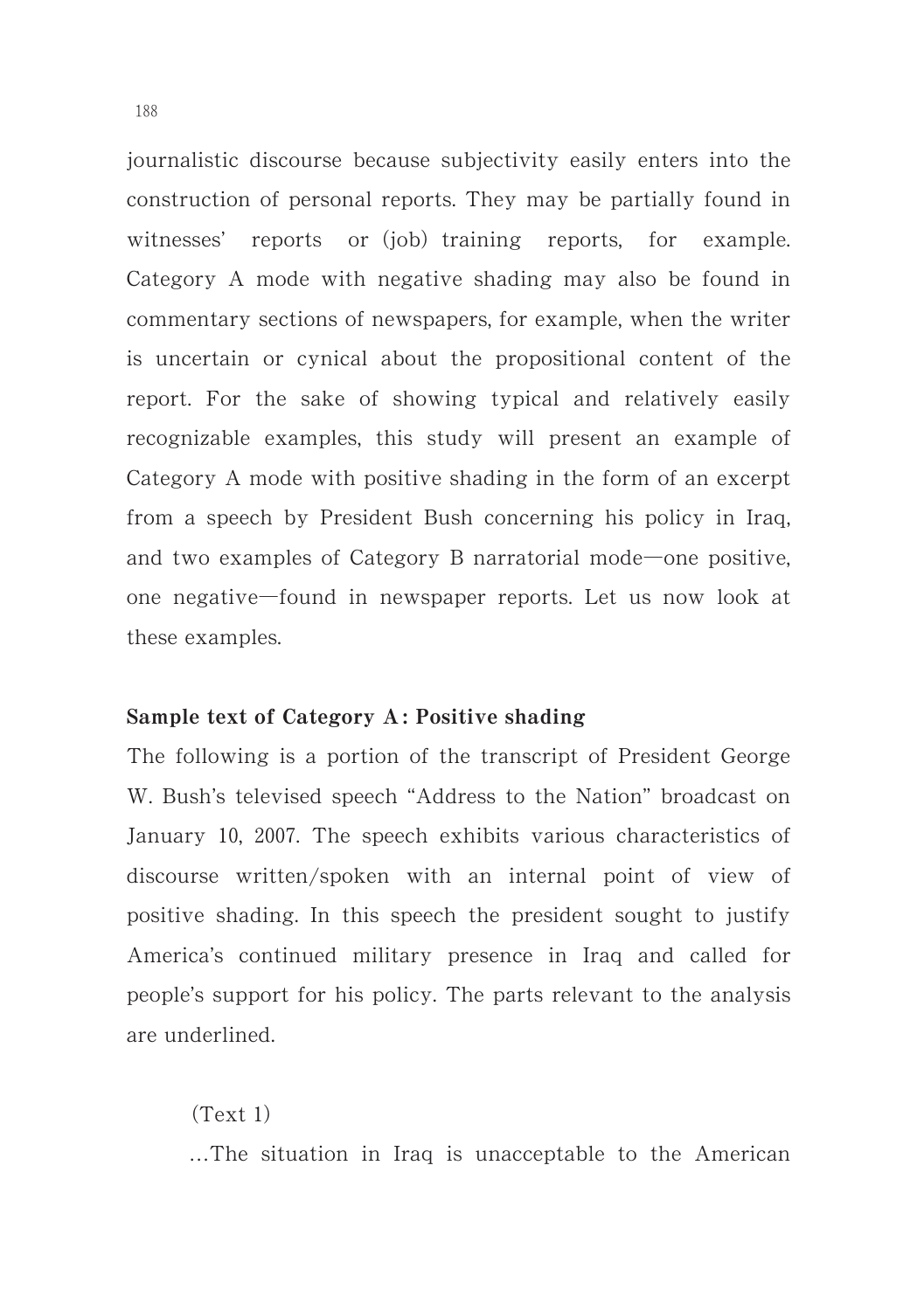people-and it is unacceptable to me. Our troops in Iraq have fought bravely. They have done everything we have asked them to do….

It is clear that we need to change our strategy in Iraq. So my national security team, military commanders, and diplomats conducted a comprehensive review….

On September the  $11$  th,  $2001$ , we saw what a refuge for extremists on the other side of the world could bring to the streets of our own cities. For the safety of our people, America must succeed in Iraq.…

We will use America's full diplomatic resources to rally support for Iraq from nations throughout the Middle East. Countries like Saudi Arabia, Egypt, Jordan, and the Gulf States need to understand that an American defeat in Iraq would create a new sanctuary for extremists and a strategic threat to their survival. These nations have a stake in a successful Iraq that is at peace with its neighbors, and they must step up their support for Iraq's unity government….

The challenge playing out across the broader Middle East is more than a military conflict. It is the decisive ideological struggle of our time. On one side are those who believe in freedom and moderation. On the other side are extremists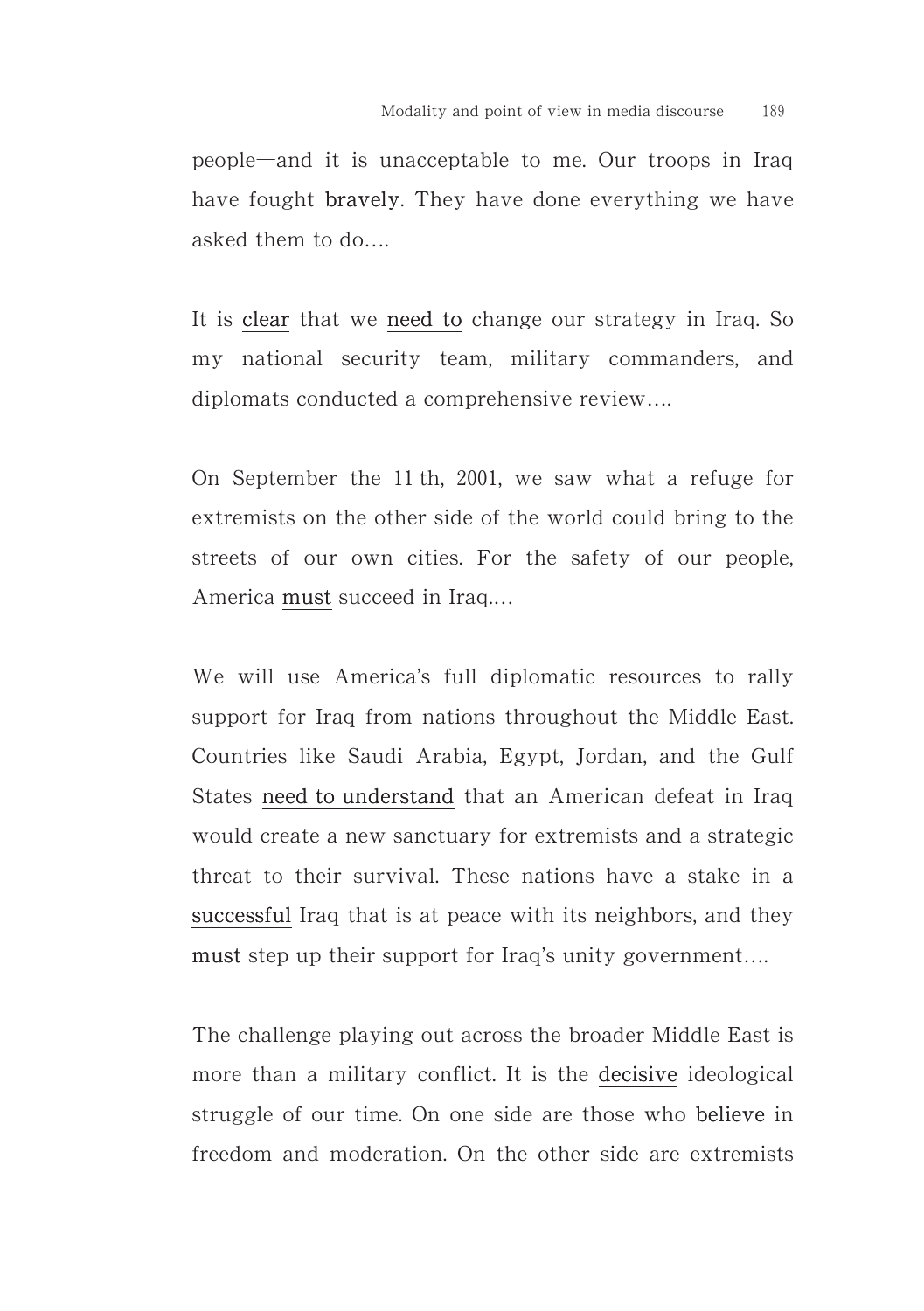who kill the innocent, and have declared their intention to destroy our way of life. In the long run, the most realistic way to protect the American people is to provide a hopeful alternative to the hateful ideology of the enemy, by advancing liberty across a troubled region. It is in the interests of the United States to stand with the brave men and women who are risking their lives to claim their freedom, and to help them as they work to raise up just and hopeful societies across the Middle East....

Let me be clear : The terrorists and insurgents in Iraq are without conscience, and they will make the year ahead bloody and violent. Even if our new strategy works exactly as planned, deadly acts of violence will continue  $-$  and we must expect more Iraqi and American casualties. The question is whether our new strategy will bring us closer to success. I believe that it will....

George W. Bush, "President's Address to the Nation-The Liberty," January 10, 2007)<sup> $4)$ </sup>.

In the above example, the point of view implied in the wording is an internal point of view of positive shading rallying the nation to feel an obligation of commitment to the president's policy. Here, modality, as a manifestation of the interpersonal function of language, is used as a linguistic device to direct and regulate the behavior of the people. There are uses of first-person pronouns (e.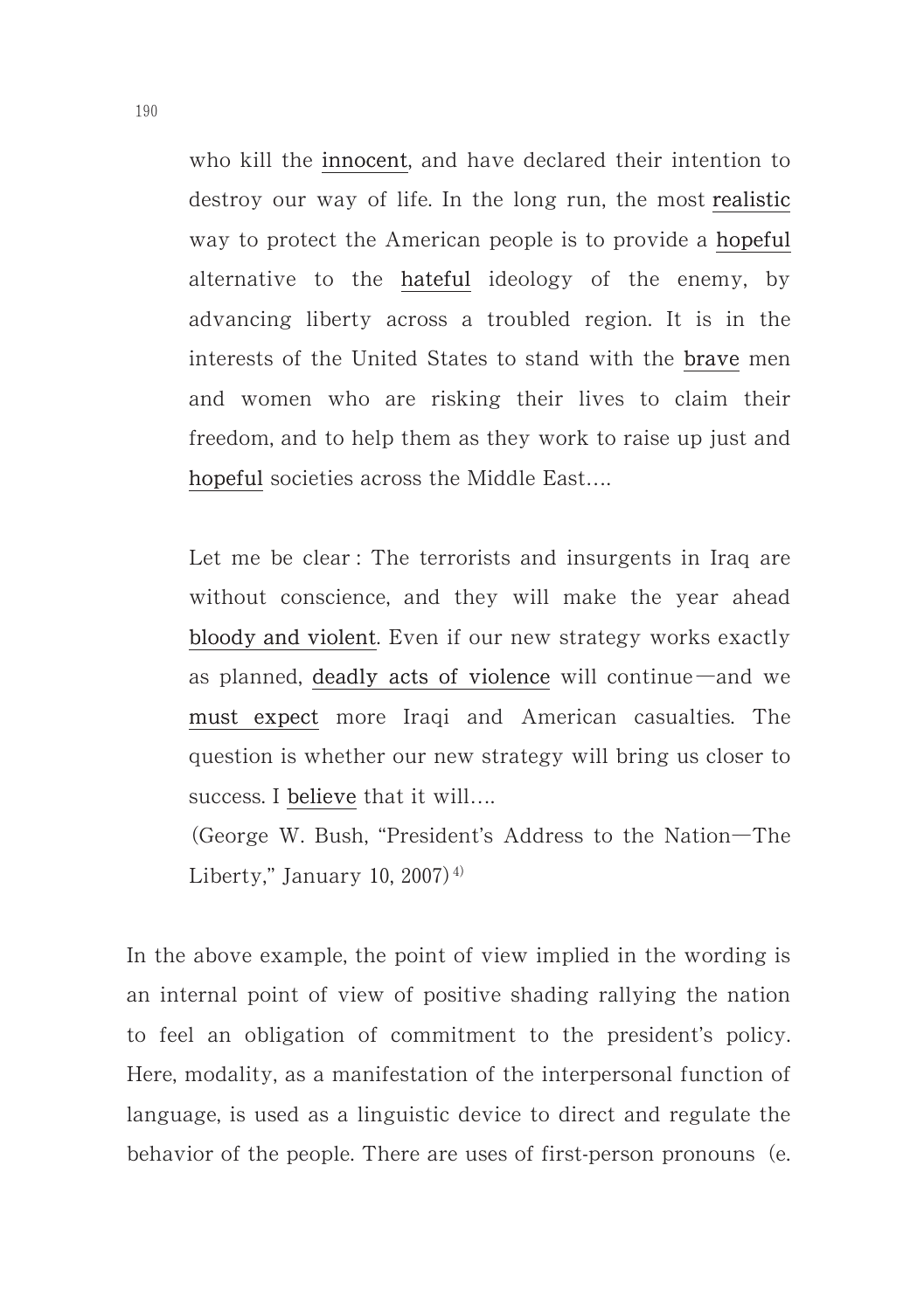g., I and we, my national security team), and high-value deontic modals indicating necessity and obligation such as *must* and *need* to. The expression our enemy suggests the practice of dichotomizing us versus them, which also confirms the presence of an internal, subjective perspective. Evaluative adjectives or adverbs are abundantly employed, such as *brave, bravely, innocent*, bloody and violent, successful, realistic, clear, decisive, deadly, hopeful, and hateful. Among these terms, those with a positive connotation are used to refer to us, while those with a negative connotation are employed in reference to them, which ideologically enhance the dichotomizing effect between us and them. In addition, verba sentiendi such as believe, expect, and understand are found. These all are characteristic traits of discourse written/spoken with an internal point of view of positive shading. The use of these linguistic patterns adds to the whole discourse a positive and powerful connotation.

#### Sample text of Category B: Narratorial mode, positive shading

Next we will see a sample text written in Category B narratorial mode (an external perspective). Unlike Category A texts, Category B texts are written from a position outside the consciousness of any of the participants in the story, hence a sense of externality is created. Below is an example of a text written in the Category B narratorial mode with a positive shading. As for the use of deontic modality intending to regulate the conduct of readers, this text type has much in common with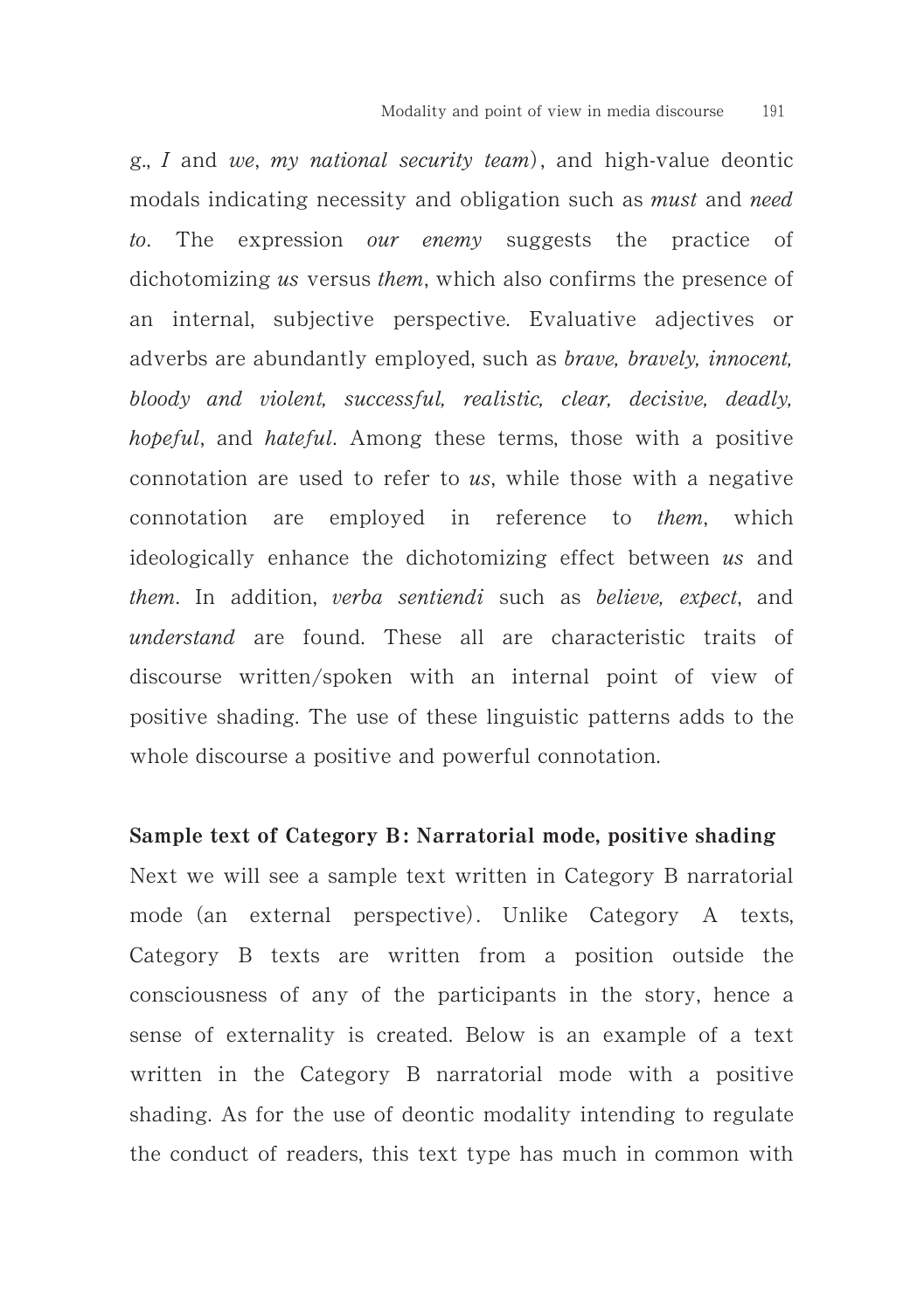discourse narrated with Category A positive shading. The difference lies in an externality characterized by the use of objective reference instead of first-person pronouns. The following is a portion of an article on the front page of a newspaper that reports the government's new policy obliging doctors to give blood transfusions to patients under 15 years of age regardless of parental religious beliefs.

# $(Text 2)$

# "UNDER 15s MUST BE GIVEN TRANSFUSIONS DESPITE BELIEFS"

A committee comprised of the country's five medical societies has compiled a draft guideline that stipulates doctors should perform a blood transfusion during surgery on patients under 15 years of age even if their parents are Jehovah's Witnesses and refuse it because of a Biblical injunction, it was learned Saturday.

The joint committee started discussing the refusal of blood transfusions by Jehovah's Witnesses in response to requests from doctors who have said they are troubled about prioritizing either religious freedom or respect for life.

The committee judged that refusing a blood donation for children under 15 who are considered to be immature in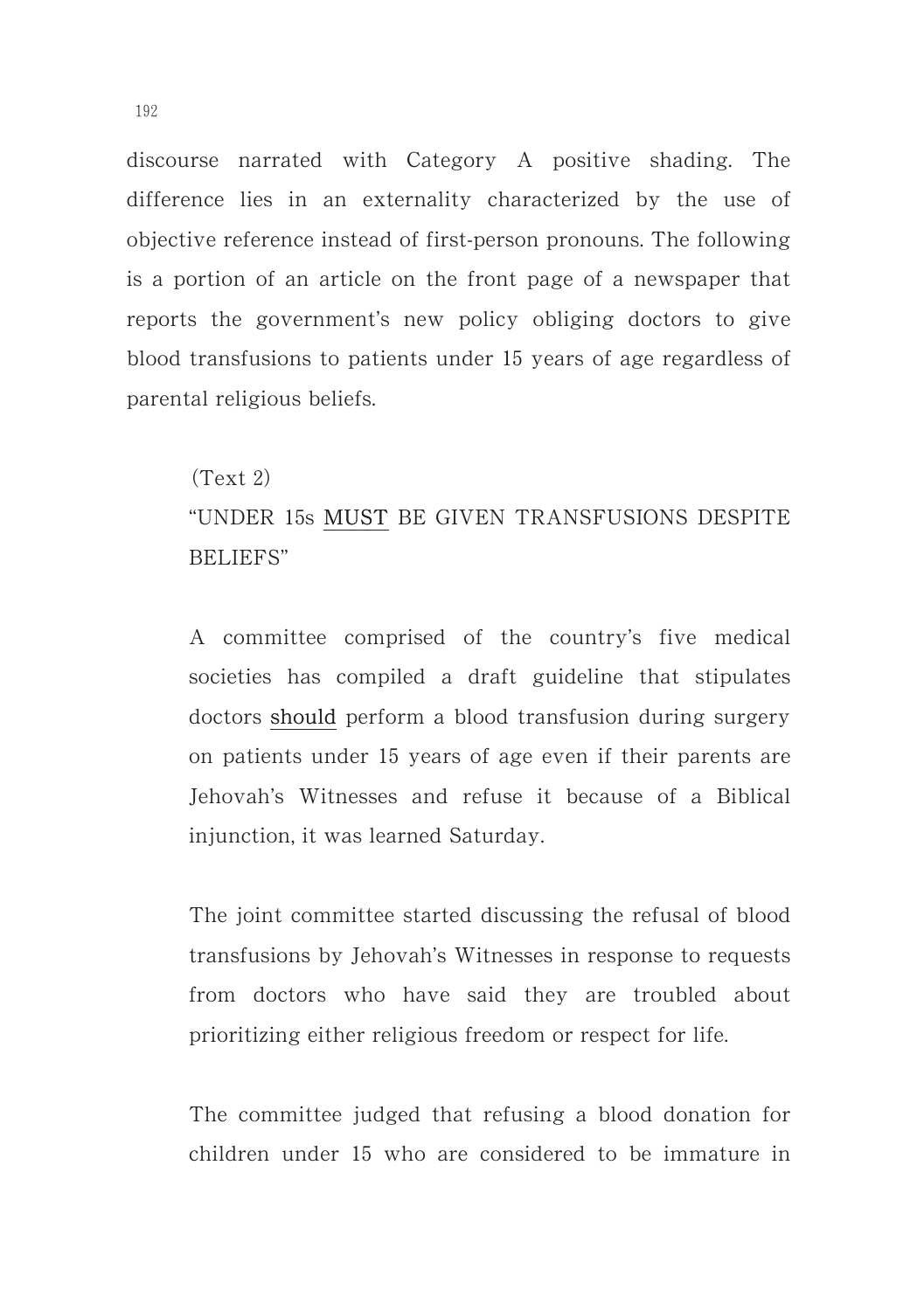terms of their self-determination capabilities constitutes an abuse of parental rights….

To deal with the refusal of blood transfusions by Jehovah's Witnesses, a similar guideline compiled in 1998 by the Japan Society of Transfusion Medicine and Cell Therapy-then known as the Japan Society of Blood Transfusion stipulates that doctors should respect a patient's wishes if he or she is  $18$  or older. If a patient is aged under  $12$ , however, it said doctors should prioritize saving lives, including performing a blood transfusion during surgery, even if the child's parents are against the transfusion….

In the case of patients aged from 15 to 17, the draft guideline said that a blood transfusion should not be performed if both the patient and their parents reject it.

 $(The \textit{Daily Yomiuri}, June 24, 2007)$ 

The point of view adopted here is external with positive shading. Unlike Text 1, this text is written from a perspective detached from those involved in the story, and so the event is seen from a more objective viewpoint. The text contains deontic modal auxiliaries, must and should, which impose obligation or injunction on doctors, directing them how to deal with this controversial problem. Here, high-value modality of obligation is used. Also, modality functions to regulate the interpersonal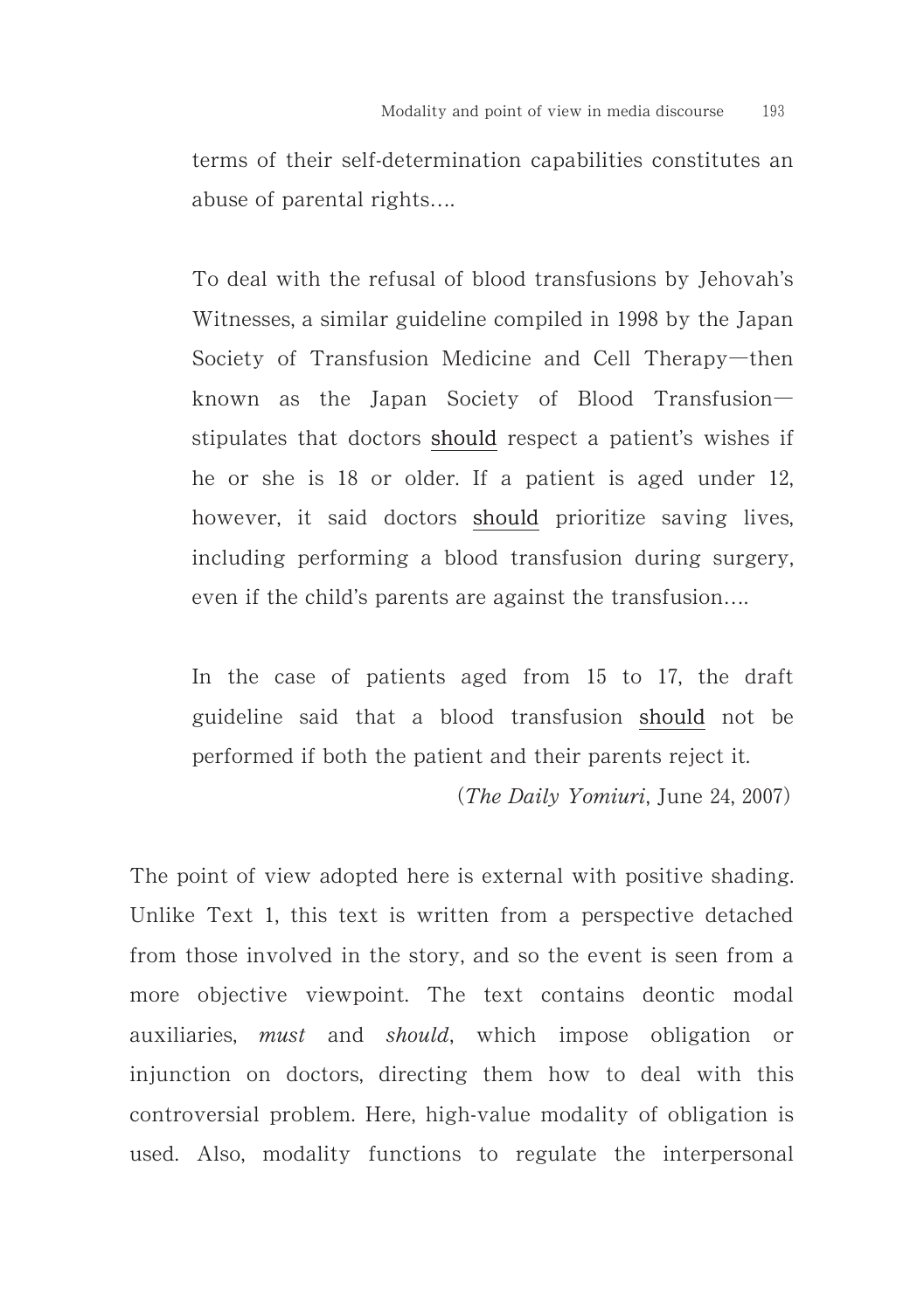function, by commanding doctors in this case. The fact that the headline "Under 15s must be given transfusions despite beliefs" is in quotation marks, to indicate someone else's words, may also confirm the external tone of this discourse. There is no use of evaluative or emotive adjectives and adverbs, as were abundantly found in Text 1. There are objective references to the names of the groups involved (i.e., through third-person narration) instead of subjective references (such as we or them).

#### Sample text of Category B: Narratorial mode, negative shading

Now we turn to a sample text written in Category B narratorial mode (an external perspective) of negative shading. This type of mode is characterized by the use of a weaker modality and externality, which is recognized by the adoption of objective references (as opposed to the use of we/them/enemy) and third-person telling instead of first-person telling. The following is a portion of an article on the front page of a newspaper that reports Christopher Hill, the assistant secretary of state for East Asian and Pacific affairs, commenting on the negotiation process regarding North Korea's nuclear disarmament.

# $(Text 3)$ HILL: N. KOREA REACTOR MAY SHUT IN 3 WKS

North Korea could shut down its plutonium-producing reactor within three weeks, a top U. S. nuclear envoy said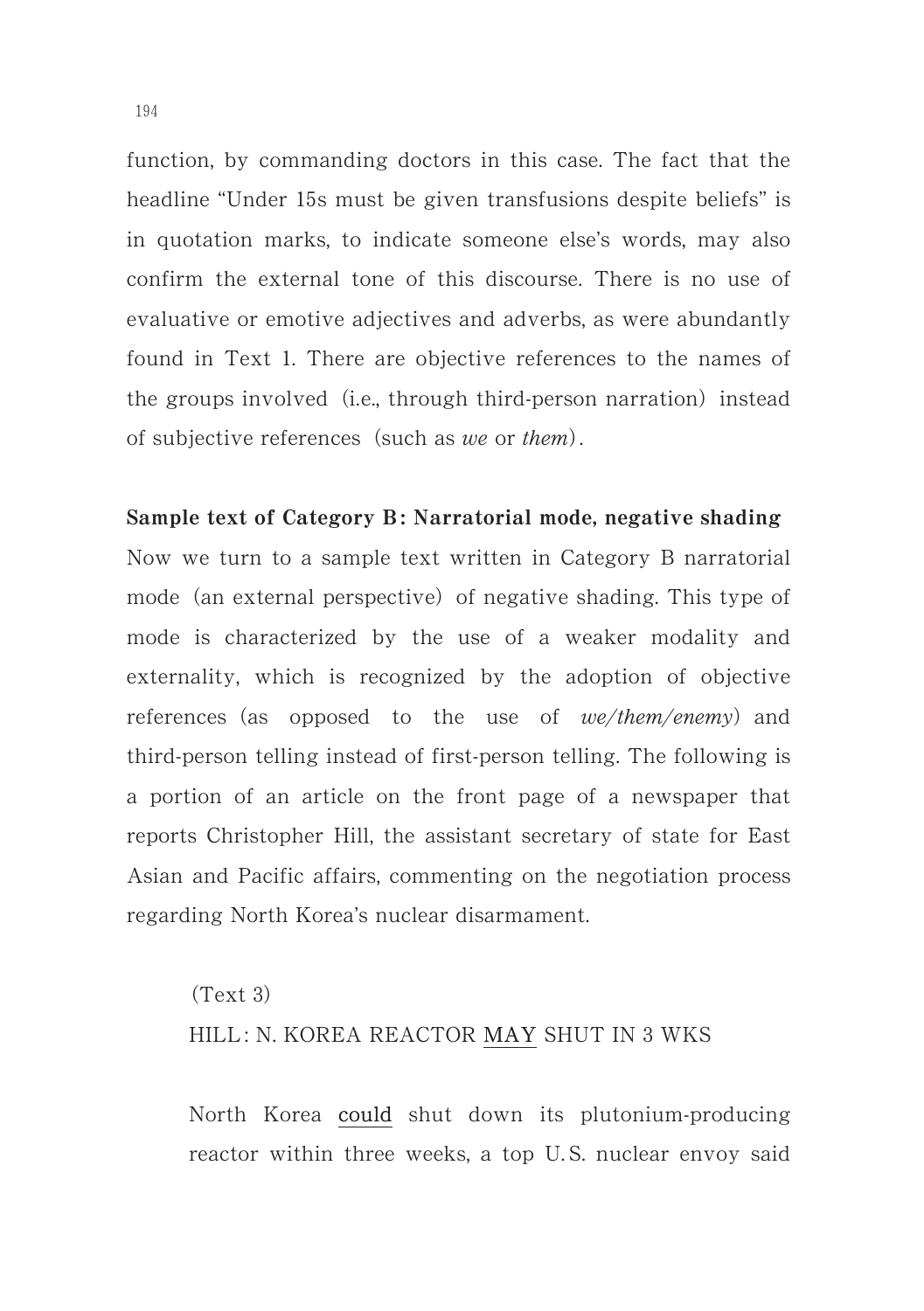Saturday, after paying a rare visit to the reclusive country.

Christopher Hill, the chief U. S. negotiator at the six-party talks on North Korea's nuclear programs, also told reporters in Tokyo that the next round of negotiations could begin in early July, before a full shutdown of the Yongbyon reactor.

Hill said the reactor would be shut down after North Korea and the International Atomic Energy Agency agree on how to monitor the process.

"We do expect this to be soon, probably within three weeks …though I don't want to be pinned down on precisely the date," Hill said after briefing his Japanese counterpart, Kenichiro Sasae, on the outcome of his two-day surprise trip to Pyongyang.

North Korea's official Korean Central News Agency described the talks as "comprehensive and productive" on Saturday.

The trip, the first by a high-ranking U. S. official since October 2002, came amid growing optimism that North Korea might finally be ready to take concrete steps toward fulfilling a promise to dismantle its nuclear programs.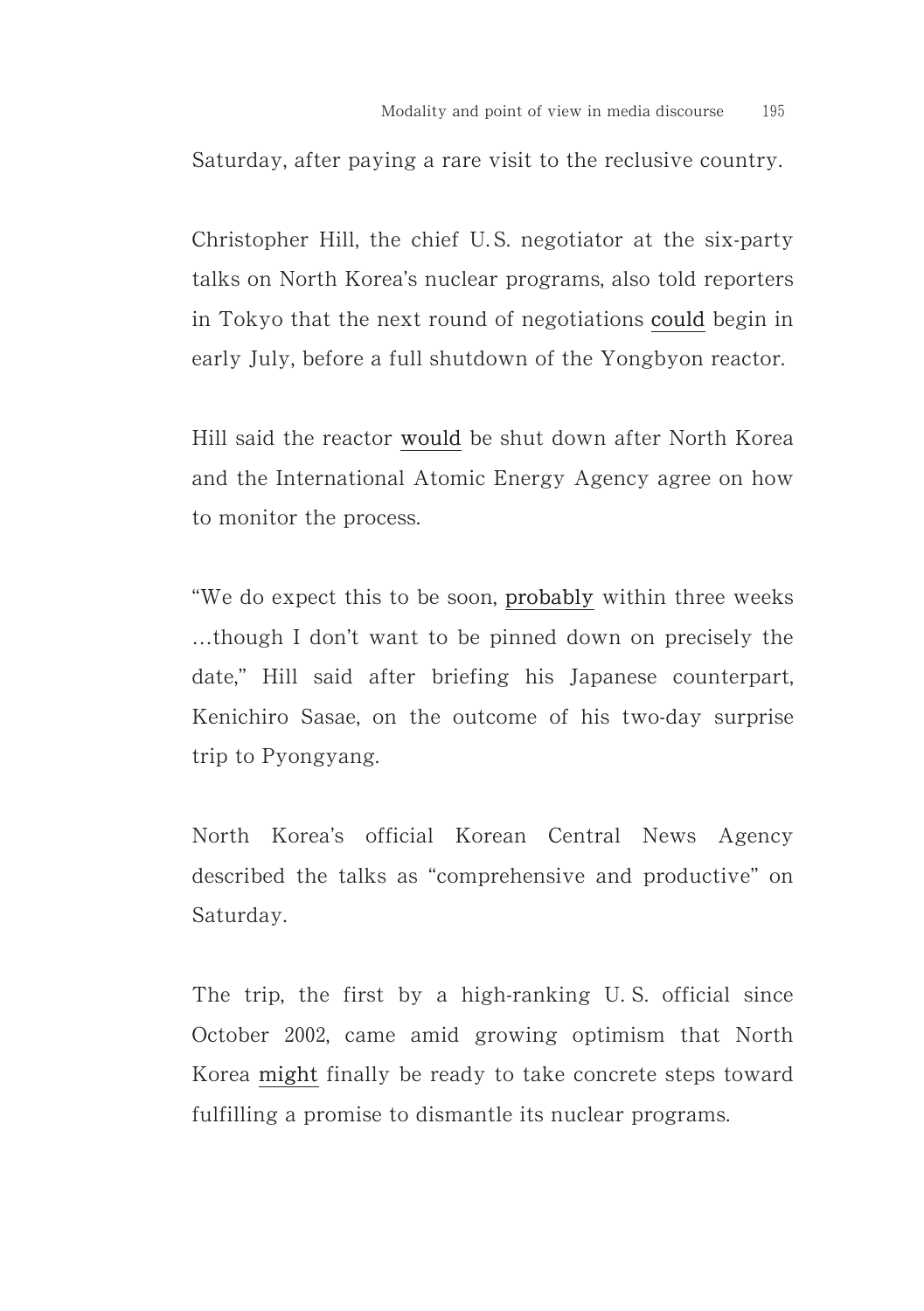Hill cautioned that shutting down the reactor was just a first step.

"Shutting down the reactor won't solve all our problems, but in order to solve our problems we need to make this beginning," he said. "We really think this is the time to pick up the pace."

(The Daily Yomiuri, June 24, 2007)

The point of view adopted in the discourse is external with negative shading. There is no use of deontic modals such as *must* or *should* to give a strong sense of commitment, as in Text 1 in particular. Instead, there is a use of such weaker epistemic modal auxiliaries as may or might and a word of estrangement, probably, which distances the reader, with the use of an external perspective. This is because of uncertainty or commitment on the part of Mr. Hill and the reporter as to the proposition to be made. The relative reliability of information concerning North Korea and its policy is generally shaky. For these stylistic effects, some level of objectification of the propositional content is realized. The use of quoted speeches also supports the idea of the presence of an external point of view. However, in the final paragraph of this text, an intracategory transposition, or a shift from negative to positive shading, takes place. This may be recognized by the presence of need to denoting obligation as in Hill's quoted words, "we need to make this beginning..." At this point appears an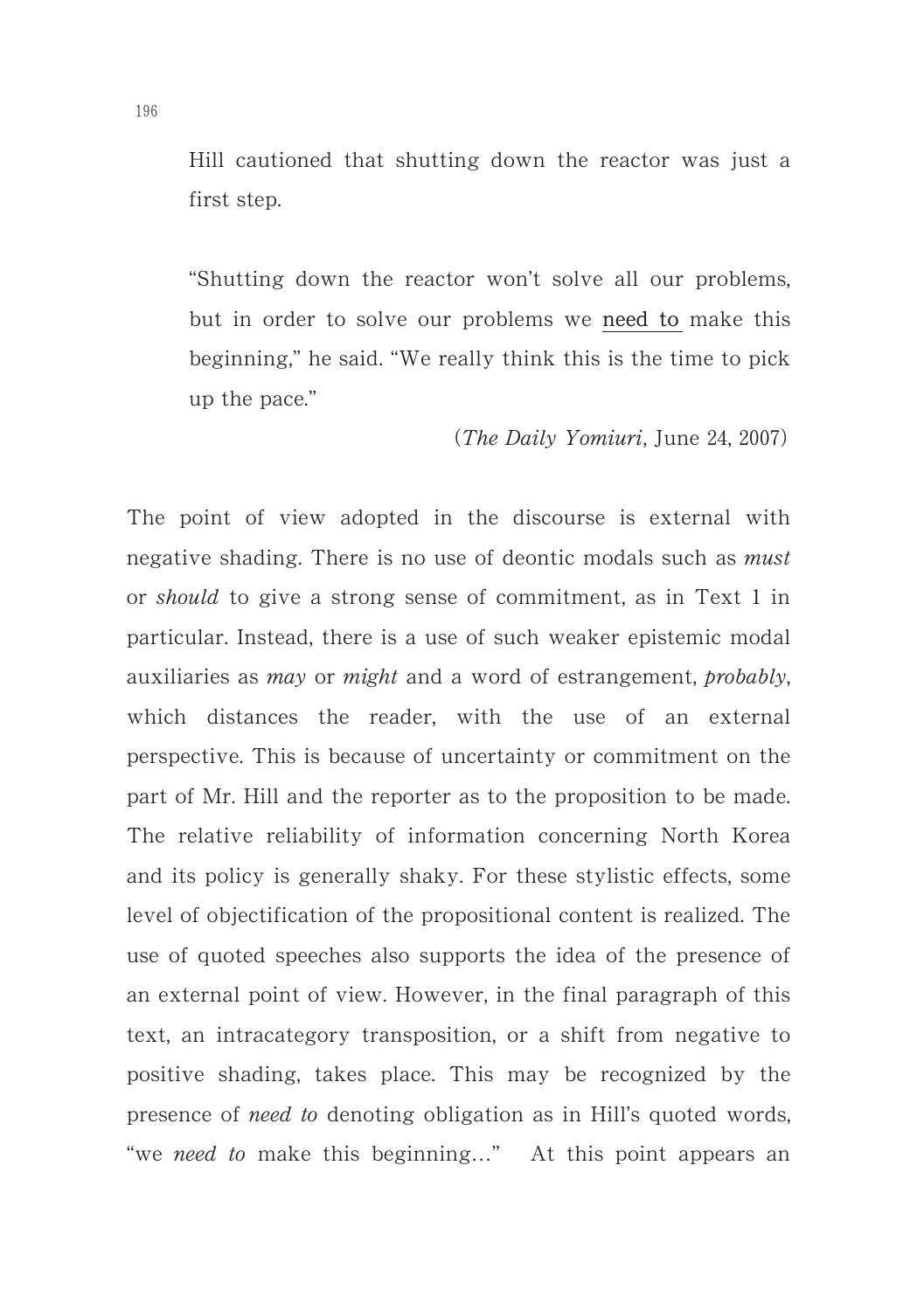evaluative adverb *really* and the first person pronoun we, in "We really think this is the time to pick up the pace," which are characteristic of an external, positive-shading discourse.

### 5. Conclusions

This paper was aimed at investigating the subject of modality as related to point of view. Modality is interpreted fairly broadly here as a speaker's means of expressing an attitude toward the propositional content of the utterance he or she makes. Point of view expresses a particular way of conceiving and representing the world. This study is intended to show that a certain mode and perspective may govern a text, in such a way that they give a particular "feel" or "color" to the text. To demonstrate that the distinctive patterns of modality and point of view are adopted in media discourse to give a certain tone to the text, three texts were presented as illustrations, one from a political speech and two from newspaper articles. President Bush's speech concerning his policy toward Iraq, as an example of a political speech, is based on Category A positive-shading narration. The speech uses frequent high-value deontic modality and emotive terms with first-person narration, to express an assertive attitude to regulate the course of the nation. It is confirmed that modality, as a realizer of the interpersonal function of language, may be used as a linguistic tool to direct and control the behavior of the people. The newspaper article concerning the government's new policy legalizing blood transfusions for children under 15, written from a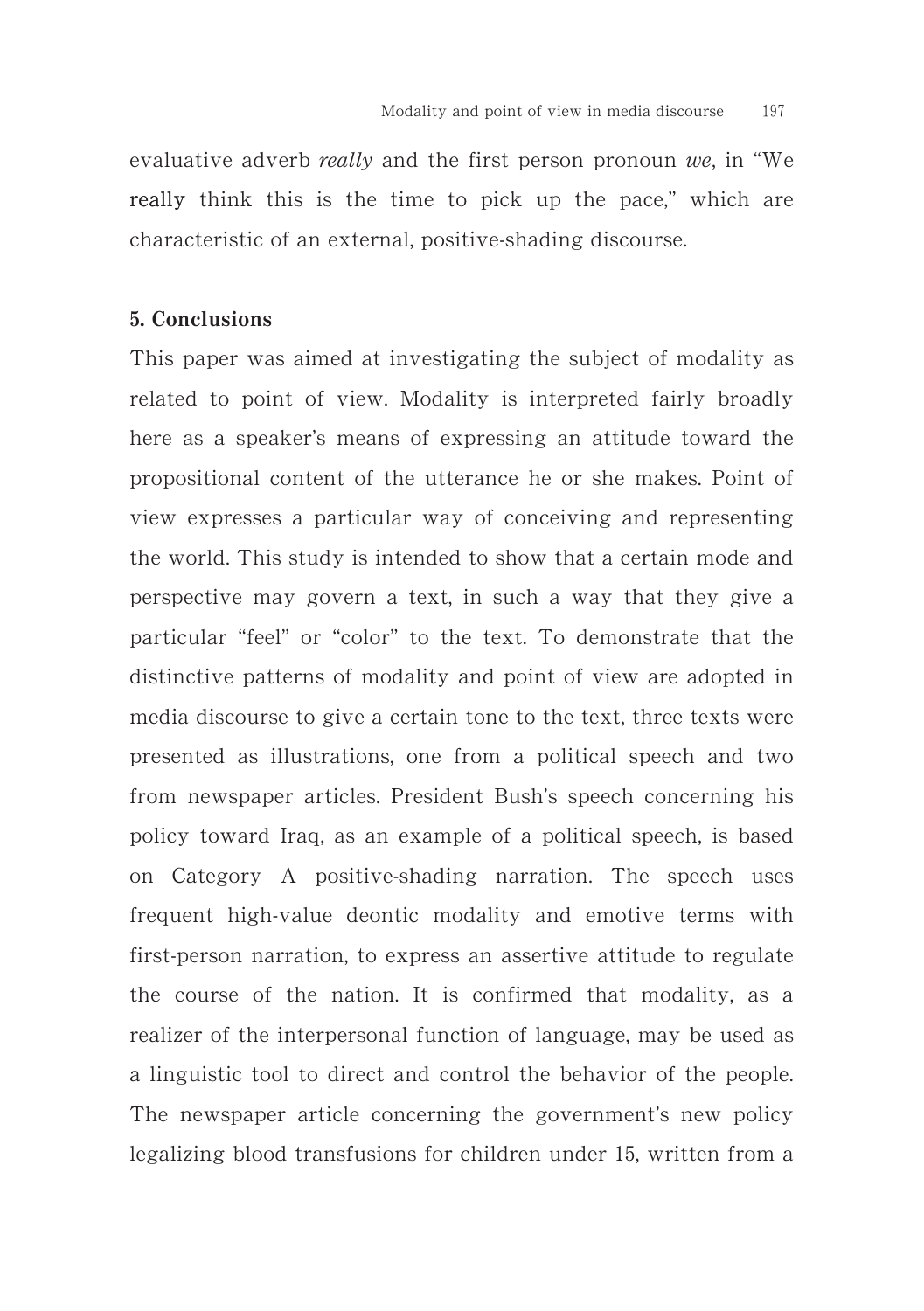Category B narratorial, positive shading, also uses frequent high-value deontic modality, but with almost none of the emotive kind of terms used in the president's speech. The text is written from an external point of view based on third-person narration, with the use of quotation mark for reported speeches. Hence, despite the modal similarity (positive-shading) with the president's speech, its connotations differ. The final example, a newspaper article on Mr. Hill's report of negotiations regarding North Korea's nuclear disarmament, is written in Category B narratorial, negative shading, and contains quite different discoursal and modal patterns from the first two examples. In this article, lower-value epistemic and perception systems are forefronted, to which are added words of estrangement. It conveys a lower degree of certainty and commitment on the writer's part in regard to the propositional content. There is, however, an intracategorical shift of point of view-from negative to positive shading-in the latter portion of the text, as corroborated by the use of deontic modality when Mr. Hill wants to express his policy from that point of time onward. It seems safe to conclude, then, that modality, point of view, and the "feel" of a text are closely related, as shown by the above analysis of these illustrative texts.

# Notes

1) These two terms are distinguished by other terms such as epistemic/root (Hofmann 1979), modalization/modulation (Halliday 1970), epistemic/cognitive (Ota 1972), and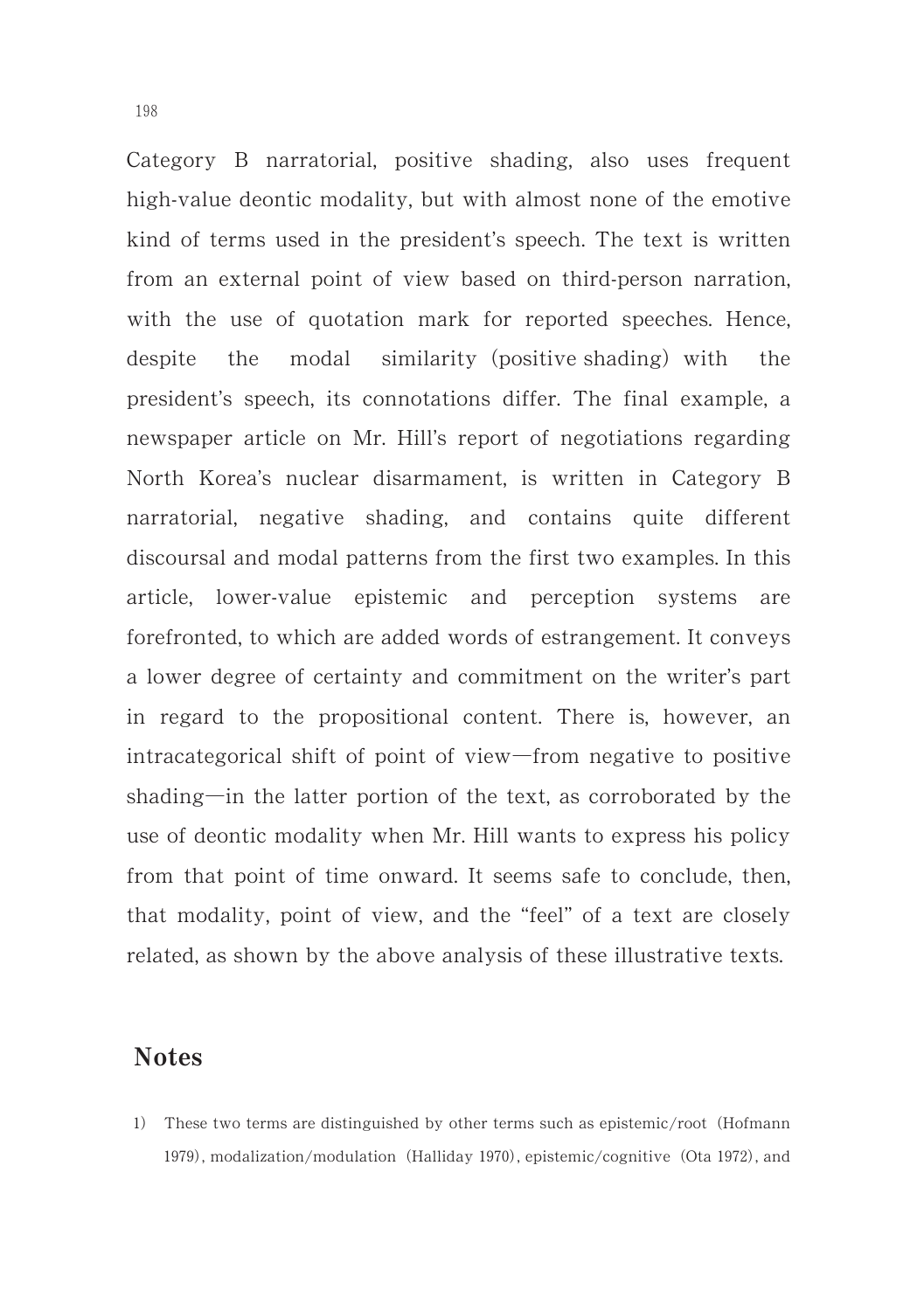secondary/primary (Close 1975).

- 2) ) These are mental process verbs in transitivity, to use Halliday's terms (Halliday 1994).
- 3) Simpson argues that the intracategorical mode shift from neutral through negative or positive is easier to execute than the move from positive or negative through neutral shadings (see Simpson 1993: 79 for details).
- 4) The script of the speech is drawn from the White House's homepage:  $\frac{htp}{t}/\text{www.}$ whitehouse.gov/news/releases/2007/01/20070110-7.html.

# References

- Carter, R. and P. Simpson (eds.) (1989). Language, Discourse and Literature. London: Unwin and Hyman.
- Close, R. A. (1975). A Reference Grammar for Students of English. London: Longman.
- Coates, J. (1983). The Semantics of Modal Auxiliaries. London: Croom Helm.
- Facchinetti, R., M. Krug, and F. R. Palmer (eds.) (2003). Modality in Contemporary English. Berlin : Mouton de Gruyter.
- Fowler, R. (1977). Linguistics and the Novel. London: Methuen.
- Genette, G. (1983). Narrative Discourse: An Essay in Method. New York: Cornell University Press.
- Halliday, M. A. K. (1970). "Functional Diversity in Language, As Seen from a Consideration of Modality and Mood in English." Foundations of Language, 6: 322-61.
- Halliday, M. A. K. (1976). System and Function in Language. Ed. G. Kress. London: Oxford University Press.
- Halliday, M. A. K. (1994). An Introduction to Functional Grammar. Second edition. London: Edward Arnold.
- Halliday, M. A. K. and R. Hasan (1989). Language, Context, and Text: Aspects of Language in a Social-Semiotic Perspective. Second edition. Oxford: Oxford University Press.
- Hofmann, T. R. (1979). "On Modality in English and Other Languages," in Papers in Linguistics,  $12: 1-37$ .
- Lyons, J. (1977). Semantics 2. Cambridge: Cambridge University Press.